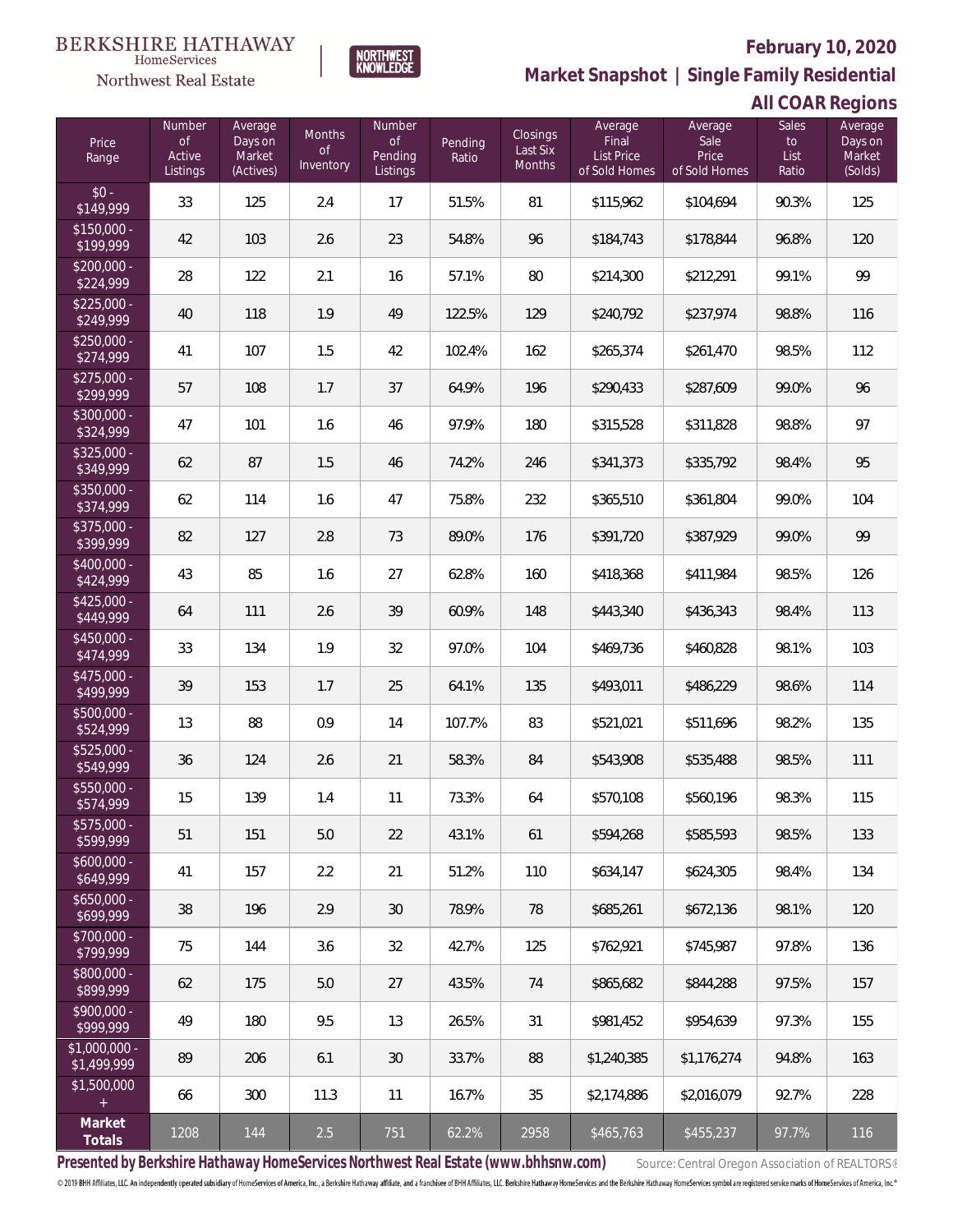

**Market Snapshot | Single Family Residential**

#### **Bend/Tumalo/Alfalfa**

| Price<br>Range                | Number<br>of<br>Active<br>Listings | Average<br>Days on<br>Market<br>(Actives) | <b>Months</b><br><b>of</b><br>Inventory | Number<br>$\circ$ f<br>Pending<br>Listings | Pending<br>Ratio | Closings<br>Last Six<br><b>Months</b> | Average<br>Final<br>List Price<br>of Sold Homes | Average<br>Sale<br>Price<br>of Sold Homes | Sales<br>to<br>List<br>Ratio | Average<br>Days on<br>Market<br>(Solds) |
|-------------------------------|------------------------------------|-------------------------------------------|-----------------------------------------|--------------------------------------------|------------------|---------------------------------------|-------------------------------------------------|-------------------------------------------|------------------------------|-----------------------------------------|
| $$0 -$<br>\$274,999           | 3                                  | 31                                        | 0.5                                     | 4                                          | 133.3%           | 36                                    | \$246,683                                       | \$241,995                                 | 98.1%                        | 122                                     |
| $$275,000 -$<br>\$299,999     | $\overline{4}$                     | 138                                       | 0.7                                     | 6                                          | 150.0%           | 36                                    | \$296,692                                       | \$287,956                                 | 97.1%                        | 77                                      |
| \$300,000 -<br>\$324,999      | $\overline{4}$                     | 141                                       | 0.4                                     | 13                                         | 325.0%           | 55                                    | \$318,053                                       | \$313,883                                 | 98.7%                        | 71                                      |
| \$325,000 -<br>\$349,999      | 16                                 | 74                                        | 0.8                                     | 18                                         | 112.5%           | 115                                   | \$341,383                                       | \$336,603                                 | 98.6%                        | 73                                      |
| \$350,000 -<br>\$374,999      | 13                                 | 64                                        | 0.6                                     | 25                                         | 192.3%           | 133                                   | \$364,821                                       | \$361,563                                 | 99.1%                        | 96                                      |
| \$375,000 -<br>\$399,999      | 22                                 | 86                                        | 1.5                                     | 34                                         | 154.5%           | 87                                    | \$392,029                                       | \$388,587                                 | 99.1%                        | 88                                      |
| \$400,000 -<br>\$424,999      | 19                                 | 47                                        | 1.2                                     | 19                                         | 100.0%           | 96                                    | \$419,041                                       | \$412,834                                 | 98.5%                        | 130                                     |
| $$425,000 -$<br>\$449,999     | 27                                 | 78                                        | 1.9                                     | 19                                         | 70.4%            | 84                                    | \$442,575                                       | \$437,997                                 | 99.0%                        | 97                                      |
| \$450,000 -<br>\$474,999      | 13                                 | 129                                       | 1.2                                     | 16                                         | 123.1%           | 64                                    | \$467,364                                       | \$461,819                                 | 98.8%                        | 86                                      |
| \$475,000 -<br>\$499,999      | 11                                 | 109                                       | 0.8                                     | 10                                         | 90.9%            | 81                                    | \$493,604                                       | \$486,154                                 | 98.5%                        | 108                                     |
| \$500,000 -<br>\$524,999      | $\overline{7}$                     | 85                                        | 0.8                                     | 7                                          | 100.0%           | 51                                    | \$516,750                                       | \$510,929                                 | 98.9%                        | 126                                     |
| \$525,000 -<br>\$549,999      | 6                                  | 94                                        | 0.7                                     | 10                                         | 166.7%           | 53                                    | \$541,979                                       | \$535,346                                 | 98.8%                        | 104                                     |
| \$550,000 -<br>\$574,999      | 3                                  | 106                                       | 0.4                                     | 6                                          | 200.0%           | 42                                    | \$569,172                                       | \$560,707                                 | 98.5%                        | 102                                     |
| \$575,000 -<br>\$599,999      | 21                                 | 132                                       | 3.4                                     | 15                                         | 71.4%            | 37                                    | \$594,519                                       | \$586,292                                 | 98.6%                        | 116                                     |
| $$600,000 -$<br>\$624,999     | 8                                  | 100                                       | 1.6                                     | $\overline{2}$                             | 25.0%            | 30                                    | \$617,773                                       | \$610,592                                 | 98.8%                        | 112                                     |
| $$625,000 -$<br>\$649,999     | 11                                 | 168                                       | 1.9                                     | 12                                         | 109.1%           | 34                                    | \$646,076                                       | \$635,524                                 | 98.4%                        | 106                                     |
| \$650,000 -<br>\$699,999      | 19                                 | 217                                       | 2.3                                     | 17                                         | 89.5%            | 49                                    | \$678,153                                       | \$671,476                                 | 99.0%                        | 116                                     |
| \$700,000 -<br>\$749,999      | 15                                 | 105                                       | 1.9                                     | 18                                         | 120.0%           | 47                                    | \$734.738                                       | \$720,998                                 | 98.1%                        | 137                                     |
| $$750,000 -$<br>\$799,999     | 25                                 | 137                                       | 3.1                                     | 9                                          | 36.0%            | 49                                    | \$786,903                                       | \$770,991                                 | 98.0%                        | 113                                     |
| \$800,000 -<br>\$849,999      | 11                                 | 118                                       | 2.0                                     | 9                                          | 81.8%            | 33                                    | \$840,584                                       | \$825,985                                 | 98.3%                        | 164                                     |
| \$850,000 -<br>\$899,999      | 23                                 | 162                                       | 5.3                                     | 12                                         | 52.2%            | 26                                    | \$896,303                                       | \$870,871                                 | 97.2%                        | 165                                     |
| $$900,000 -$<br>\$999,999     | 31                                 | 165                                       | 9.8                                     | 10                                         | 32.3%            | 19                                    | \$973,095                                       | \$948,622                                 | 97.5%                        | 164                                     |
| $$1,000,000 -$<br>\$1,249,999 | 30                                 | 162                                       | 4.1                                     | 11                                         | 36.7%            | 44                                    | \$1,144,657                                     | \$1,097,371                               | 95.9%                        | 148                                     |
| $$1,250,000 -$<br>\$1,499,999 | 20                                 | 175                                       | 7.1                                     | 12                                         | 60.0%            | 17                                    | \$1,447,412                                     | \$1,334,324                               | 92.2%                        | 159                                     |
| \$1,500,000<br>$+$            | 33                                 | 260                                       | 6.8                                     | 10                                         | 30.3%            | 29                                    | \$2,113,656                                     | \$1,950,441                               | 92.3%                        | 200                                     |
| Market<br>Totals              | 395                                | 137                                       | 1.8                                     | 324                                        | 82.0%            | 1347                                  | \$564,097                                       | \$550,799                                 | 97.6%                        | 110                                     |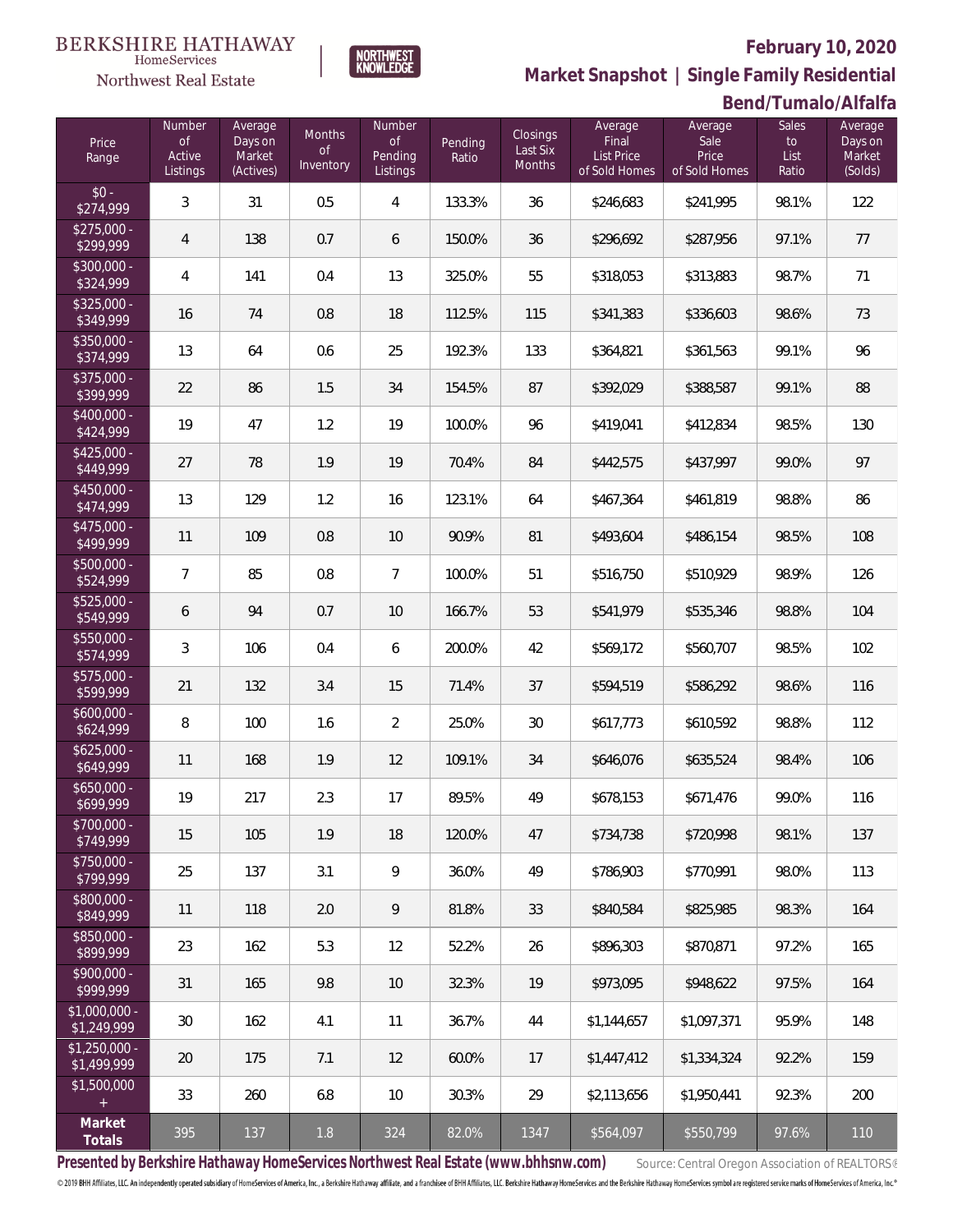

 $\label{lem:sevices} \textsc{Home} \textsc{Service} \textsc{s}$ 

**Market Snapshot | Single Family Residential**

#### **Redmond/Terrebonne**

| Price<br>Range                       | Number<br>of<br>Active<br>Listings | Average<br>Days on<br>Market<br>(Actives) | Months<br>$\circ$ f<br>Inventory | Number<br>$\circ$ f<br>Pending<br>Listings | Pending<br>Ratio | Closings<br>Last Six<br>Months | Average<br>Final<br>List Price<br>of Sold Homes | Average<br>Sale<br>Price<br>of Sold Homes | <b>Sales</b><br>to<br>List<br>Ratio | Average<br>Days on<br>Market<br>(Solds) |
|--------------------------------------|------------------------------------|-------------------------------------------|----------------------------------|--------------------------------------------|------------------|--------------------------------|-------------------------------------------------|-------------------------------------------|-------------------------------------|-----------------------------------------|
| $$0 -$<br>\$224,999                  | 5                                  | 43                                        | 1.3                              | 5                                          | 100.0%           | 24                             | \$190,391                                       | \$180,608                                 | 94.9%                               | 82                                      |
| $$225,000 -$<br>\$249,999            | 3                                  | 204                                       | 0.7                              | 13                                         | 433.3%           | 26                             | \$240,483                                       | \$239,186                                 | 99.5%                               | 75                                      |
| $\overline{$250,000}$ -<br>\$274,999 | 3                                  | 40                                        | 0.3                              | 19                                         | 633.3%           | 56                             | \$265,471                                       | \$261,505                                 | 98.5%                               | 81                                      |
| $$275,000 -$<br>\$299,999            | 13                                 | 59                                        | 0.8                              | 21                                         | 161.5%           | 97                             | \$288,626                                       | \$288,403                                 | 99.9%                               | 93                                      |
| \$300,000 -<br>\$324,999             | 17                                 | 77                                        | 1.5                              | 22                                         | 129.4%           | 68                             | \$311,994                                       | \$310,801                                 | 99.6%                               | 107                                     |
| \$325,000 -<br>\$349,999             | 14                                 | 40                                        | 1.2                              | 16                                         | 114.3%           | 71                             | \$336,730                                       | \$334,760                                 | 99.4%                               | 112                                     |
| \$350,000 -<br>\$374,999             | 13                                 | 83                                        | 1.5                              | 14                                         | 107.7%           | 53                             | \$363,119                                       | \$361,842                                 | 99.6%                               | 119                                     |
| \$375,000 -<br>\$399,999             | 18                                 | 96                                        | 3.1                              | 20                                         | 111.1%           | 35                             | \$390,882                                       | \$387,657                                 | 99.2%                               | 119                                     |
| \$400,000 -<br>\$424,999             | 12                                 | 112                                       | 2.6                              | 4                                          | 33.3%            | 28                             | \$413,382                                       | \$409,846                                 | 99.1%                               | 108                                     |
| $$425,000 -$<br>\$449,999            | 9                                  | 161                                       | 2.0                              | $\overline{7}$                             | 77.8%            | 27                             | \$447,867                                       | \$436,787                                 | 97.5%                               | 123                                     |
| \$450,000 -<br>\$474,999             | 8                                  | 166                                       | 6.0                              | 7                                          | 87.5%            | 8                              | \$461,838                                       | \$456,750                                 | 98.9%                               | 85                                      |
| \$475,000 -<br>\$499,999             | 10                                 | 86                                        | 3.0                              | 7                                          | 70.0%            | 20                             | \$493,392                                       | \$487,920                                 | 98.9%                               | 135                                     |
| \$500,000 -<br>\$524,999             | 3                                  | 71                                        | 2.0                              | 3                                          | 100.0%           | 9                              | \$520,956                                       | \$512,794                                 | 98.4%                               | 152                                     |
| \$525,000 -<br>\$549,999             | 14                                 | 161                                       | 7.0                              | $\overline{2}$                             | 14.3%            | 12                             | \$543,792                                       | \$535,706                                 | 98.5%                               | 159                                     |
| \$550,000 -<br>\$574,999             | 5                                  | 122                                       | 5.0                              | 1                                          | 20.0%            | 6                              | \$565,482                                       | \$563,164                                 | 99.6%                               | 182                                     |
| \$575,000 -<br>\$599,999             | 10                                 | 99                                        | 7.5                              | 4                                          | 40.0%            | 8                              | \$596,838                                       | \$581,125                                 | 97.4%                               | 141                                     |
| \$600,000 -<br>\$624,999             | $\overline{2}$                     | 149                                       | 1.5                              | $\overline{2}$                             | 100.0%           | 8                              | \$626,338                                       | \$610,372                                 | 97.5%                               | 198                                     |
| $$625,000 -$<br>\$649,999            | 4                                  | 188                                       | 3.0                              | 1                                          | 25.0%            | 8                              | \$648,275                                       | \$639,600                                 | 98.7%                               | 185                                     |
| $$650,000 -$<br>\$674,999            | $\mathbf 0$                        | N/A                                       | 0.0                              | 3                                          | N/A              | 6                              | \$685,467                                       | \$660,250                                 | 96.3%                               | 108                                     |
| $$675,000 -$<br>\$699,999            | 5                                  | 192                                       | 6.0                              | 3                                          | 60.0%            | 5                              | \$692,400                                       | \$686.380                                 | 99.1%                               | 106                                     |
| \$700,000 -<br>\$749,999             | $\overline{2}$                     | 180                                       | 12.0                             | $\overline{0}$                             | 0.0%             | $\mathbf{1}$                   | \$773,000                                       | \$740,000                                 | 95.7%                               | 358                                     |
| \$750,000 -<br>\$799,999             | 5                                  | 173                                       | 10.0                             | $\overline{0}$                             | 0.0%             | 3                              | \$781.333                                       | \$770,000                                 | 98.5%                               | 216                                     |
| \$800,000 -<br>\$899,999             | 10                                 | 188                                       | 30.0                             | 1                                          | 10.0%            | $\overline{2}$                 | \$867,450                                       | \$862,450                                 | 99.4%                               | 142                                     |
| \$900,000 -<br>\$999,999             | 4                                  | 206                                       | N/A                              | $\overline{0}$                             | 0.0%             | $\theta$                       | N/A                                             | N/A                                       | N/A                                 | N/A                                     |
| \$1,000,000<br>$+$                   | 9                                  | 219                                       | 7.7                              | 1                                          | 11.1%            | 7                              | \$1,562,071                                     | \$1,446,500                               | 92.6%                               | 240                                     |
| Market<br>Totals                     | 198                                | 118                                       | 2.0                              | 176                                        | 88.9%            | 588                            | \$377,388                                       | \$372,223                                 | 98.6%                               | 112                                     |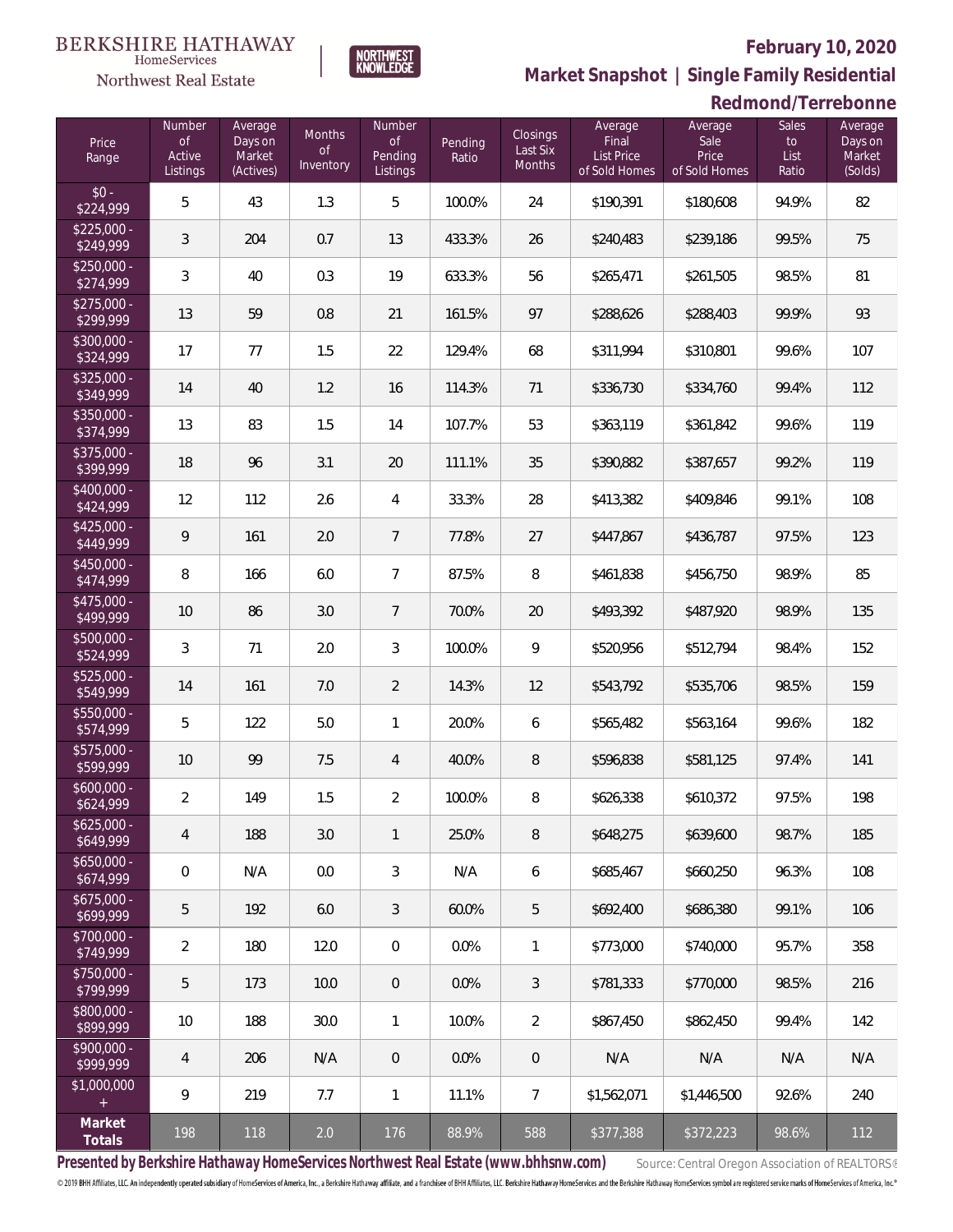

HomeServices Northwest Real Estate

**Market Snapshot | Single Family Residential**

### **North Klamath County**

| Price<br>Range            | Number<br><b>of</b><br>Active<br>Listings | Average<br>Days on<br>Market<br>(Actives) | <b>Months</b><br>$\circ$ f<br>Inventory | Number<br>$\circ$ f<br>Pending<br>Listings | Pending<br>Ratio | Closings<br>Last Six<br><b>Months</b> | Average<br>Final<br>List Price<br>of Sold Homes | Average<br>Sale<br>Price<br>of Sold Homes | Sales<br>to<br>List<br>Ratio | Average<br>Days on<br>Market<br>(Solds) |
|---------------------------|-------------------------------------------|-------------------------------------------|-----------------------------------------|--------------------------------------------|------------------|---------------------------------------|-------------------------------------------------|-------------------------------------------|------------------------------|-----------------------------------------|
| $$0 -$<br>\$99,999        | $\overline{4}$                            | 86                                        | 3.0                                     | $\mathbf 0$                                | 0.0%             | 8                                     | \$85,550                                        | \$72,750                                  | 85.0%                        | 125                                     |
| $$100,000 -$<br>\$124,999 | $\overline{0}$                            | N/A                                       | 0.0                                     | $\overline{0}$                             | N/A              | $\overline{2}$                        | \$119,000                                       | \$107,500                                 | 90.3%                        | 66                                      |
| $$125,000 -$<br>\$149,999 | $\mathbf{1}$                              | 81                                        | 6.0                                     | 3                                          | 300.0%           | 1                                     | \$149,000                                       | \$149,000                                 | 100.0%                       | 134                                     |
| $$150,000 -$<br>\$174,999 | $\overline{4}$                            | 227                                       | 12.0                                    | $\mathbf{1}$                               | 25.0%            | $\overline{2}$                        | \$191,950                                       | \$169,425                                 | 88.3%                        | 640                                     |
| $$175,000 -$<br>\$199,999 | $\overline{2}$                            | 71                                        | 2.0                                     | $\mathbf 0$                                | 0.0%             | 6                                     | \$194,883                                       | \$188,008                                 | 96.5%                        | 76                                      |
| $$200,000 -$<br>\$224,999 | $\mathbf{1}$                              | 191                                       | 1.5                                     | $\overline{2}$                             | 200.0%           | $\overline{4}$                        | \$232,475                                       | \$211,250                                 | 90.9%                        | 118                                     |
| $$225,000 -$<br>\$249,999 | 6                                         | 151                                       | 18.0                                    | $\mathbf{1}$                               | 16.7%            | $\overline{2}$                        | \$254,725                                       | \$239,500                                 | 94.0%                        | 140                                     |
| $$250,000 -$<br>\$274,999 | $\overline{2}$                            | 339                                       | 2.4                                     | $\overline{0}$                             | 0.0%             | 5                                     | \$269,280                                       | \$267,200                                 | 99.2%                        | 99                                      |
| $$275,000 -$<br>\$299,999 | $\mathfrak{Z}$                            | 282                                       | 18.0                                    | $\mathbf 0$                                | 0.0%             | 1                                     | \$289,000                                       | \$275,000                                 | 95.2%                        | 191                                     |
| \$300,000 -<br>\$324,999  | 3                                         | 188                                       | 9.0                                     | $\overline{0}$                             | 0.0%             | 2                                     | \$361,950                                       | \$310,000                                 | 85.6%                        | 85                                      |
| $$325,000 -$<br>\$349,999 | $\mathfrak{Z}$                            | 86                                        | 9.0                                     | $\mathbf 0$                                | 0.0%             | $\overline{2}$                        | \$334,450                                       | \$327,000                                 | 97.8%                        | 141                                     |
| \$350,000 -<br>\$374,999  | $\mathbf{1}$                              | 44                                        | 3.0                                     | $\overline{0}$                             | 0.0%             | $\overline{2}$                        | \$369,475                                       | \$366,500                                 | 99.2%                        | 137                                     |
| \$375,000 -<br>\$399,999  | $\mathbf 0$                               | N/A                                       | 0.0                                     | 1                                          | N/A              | $\overline{2}$                        | \$389,500                                       | \$384,500                                 | 98.7%                        | 56                                      |
| \$400,000 -<br>\$424,999  | $\mathbf{1}$                              | 21                                        | 3.0                                     | $\overline{0}$                             | 0.0%             | 2                                     | \$434,000                                       | \$412,500                                 | 95.0%                        | 293                                     |
| $$425,000 -$<br>\$449,999 | $\overline{0}$                            | N/A                                       | N/A                                     | $\overline{0}$                             | N/A              | $\mathbf 0$                           | N/A                                             | N/A                                       | N/A                          | N/A                                     |
| \$450,000 -<br>\$474,999  | $\mathbf 0$                               | N/A                                       | 0.0                                     | $\overline{0}$                             | N/A              | $\mathbf{1}$                          | \$450,000                                       | \$450,000                                 | 100.0%                       | 161                                     |
| \$475,000 -<br>\$499,999  | $\mathbf 0$                               | N/A                                       | N/A                                     | $\mathbf 0$                                | N/A              | $\mathbf 0$                           | N/A                                             | N/A                                       | N/A                          | N/A                                     |
| $$500,000 -$<br>\$524,999 | $\mathbf 0$                               | N/A                                       | 0.0                                     | $\overline{0}$                             | N/A              | $\mathbf{1}$                          | \$597,000                                       | \$500,000                                 | 83.8%                        | 138                                     |
| $$525,000 -$<br>\$549,999 | 1                                         | 234                                       | 6.0                                     | 0                                          | 0.0%             | $\mathbf{1}$                          | \$549,000                                       | \$525,000                                 | 95.6%                        | 113                                     |
| $$550,000 -$<br>\$574,999 | $\mathbf 0$                               | N/A                                       | N/A                                     | 0                                          | N/A              | $\theta$                              | N/A                                             | N/A                                       | N/A                          | N/A                                     |
| $$575,000 -$<br>\$599,999 | $\mathbf 0$                               | N/A                                       | N/A                                     | 0                                          | N/A              | $\mathbf 0$                           | N/A                                             | N/A                                       | N/A                          | N/A                                     |
| $$600,000 -$<br>\$624,999 | $\mathbf 0$                               | N/A                                       | 0.0                                     | 0                                          | N/A              | 1                                     | \$595,000                                       | \$600,000                                 | 100.8%                       | 161                                     |
| $$625,000 -$<br>\$649,999 | $\mathbf{1}$                              | 208                                       | N/A                                     | 0                                          | 0.0%             | $\mathbf 0$                           | N/A                                             | N/A                                       | N/A                          | N/A                                     |
| $$650,000 -$<br>\$674,999 | $\mathbf 0$                               | N/A                                       | N/A                                     | 0                                          | N/A              | $\mathbf 0$                           | N/A                                             | N/A                                       | N/A                          | N/A                                     |
| \$675,000<br>$\pm$        | $\mathbf{1}$                              | 81                                        | N/A                                     | 0                                          | 0.0%             | $\mathbf 0$                           | N/A                                             | N/A                                       | N/A                          | N/A                                     |
| Market<br>Totals          | 34                                        | 162                                       | 4.5                                     | 8 <sup>°</sup>                             | 23.5%            | 45                                    | \$259,313                                       | \$244,976                                 | 94.5%                        | 143                                     |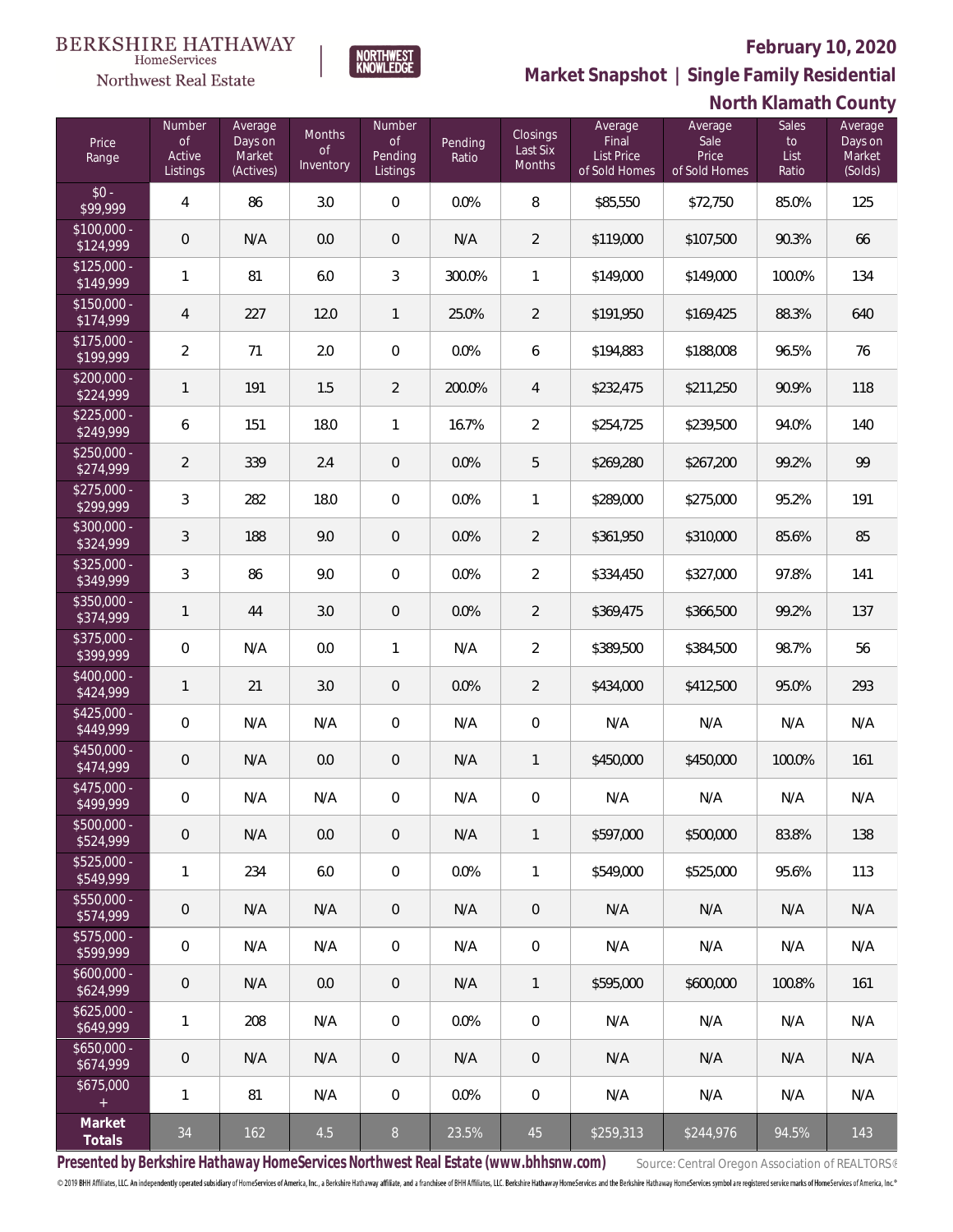



## **February 10, 2020**

**Market Snapshot | Single Family Residential**

**Sisters**

| Price<br>Range                | Number<br><b>of</b><br>Active<br>Listings | Average<br>Days on<br>Market<br>(Actives) | Months<br><b>of</b><br>Inventory | Number<br><b>of</b><br>Pending<br>Listings | Pending<br>Ratio | Closings<br>Last Six<br>Months | Average<br>Final<br><b>List Price</b><br>of Sold Homes | Average<br>Sale<br>Price<br>of Sold Homes | <b>Sales</b><br>to<br>List<br>Ratio | Average<br>Days on<br>Market<br>(Solds) |
|-------------------------------|-------------------------------------------|-------------------------------------------|----------------------------------|--------------------------------------------|------------------|--------------------------------|--------------------------------------------------------|-------------------------------------------|-------------------------------------|-----------------------------------------|
| $$0 -$<br>\$274,999           | $\overline{2}$                            | 46                                        | 2.4                              | $\mathbf{1}$                               | 50.0%            | 5                              | \$246,174                                              | \$247,563                                 | 100.6%                              | 75                                      |
| $$275,000 -$<br>\$299,999     | $\mathbf{1}$                              | 105                                       | 1.5                              | $\mathbf{1}$                               | 100.0%           | $\overline{4}$                 | \$297,125                                              | \$287,375                                 | 96.7%                               | 113                                     |
| \$300,000 -<br>\$324,999      | $\mathbf{1}$                              | 9                                         | 1.5                              | $\overline{2}$                             | 200.0%           | $\overline{4}$                 | \$323,975                                              | \$312,250                                 | 96.4%                               | 81                                      |
| $$325,000 -$<br>\$349,999     | 6                                         | 144                                       | 3.6                              | $\mathbf{1}$                               | 16.7%            | 10                             | \$348,564                                              | \$338,584                                 | 97.1%                               | 130                                     |
| $$350,000 -$<br>\$374,999     | 6                                         | 61                                        | 4.5                              | 5                                          | 83.3%            | 8                              | \$361,229                                              | \$360,104                                 | 99.7%                               | 131                                     |
| \$375,000 -<br>\$399,999      | 5                                         | 250                                       | 2.1                              | 8                                          | 160.0%           | 14                             | \$391,869                                              | \$386,405                                 | 98.6%                               | 80                                      |
| $$400,000 -$<br>\$424,999     | 3                                         | 193                                       | 2.3                              | $\overline{2}$                             | 66.7%            | 8                              | \$416,738                                              | \$407,438                                 | 97.8%                               | 116                                     |
| $$425,000 -$<br>\$449,999     | 5                                         | 43                                        | 2.1                              | 4                                          | 80.0%            | 14                             | \$442,219                                              | \$434,515                                 | 98.3%                               | 130                                     |
| $$450,000 -$<br>\$474,999     | $\overline{4}$                            | 148                                       | 4.8                              | 3                                          | 75.0%            | 5                              | \$489,380                                              | \$467,800                                 | 95.6%                               | 207                                     |
| $$475,000 -$<br>\$499,999     | $\overline{4}$                            | 213                                       | 3.4                              | $\mathbf{1}$                               | 25.0%            | 7                              | \$491,986                                              | \$485,857                                 | 98.8%                               | 76                                      |
| $$500,000 -$<br>\$524,999     | $\mathbf 0$                               | N/A                                       | 0.0                              | $\overline{2}$                             | N/A              | 10                             | \$525,319                                              | \$514,550                                 | 98.0%                               | 129                                     |
| \$525,000 -<br>\$549,999      | 5                                         | 122                                       | 5.0                              | 4                                          | 80.0%            | 6                              | \$536,333                                              | \$535,358                                 | 99.8%                               | 86                                      |
| \$550,000 -<br>\$574,999      | $\mathbf{1}$                              | 3                                         | 0.9                              | $\mathbf{1}$                               | 100.0%           | $\overline{7}$                 | \$575,786                                              | \$558,571                                 | 97.0%                               | 113                                     |
| \$575,000 -<br>\$599,999      | $\mathsf{Q}$                              | 93                                        | 10.8                             | $\overline{2}$                             | 22.2%            | 5                              | \$592,330                                              | \$586,500                                 | 99.0%                               | 188                                     |
| $$600,000 -$<br>\$649,999     | $\overline{2}$                            | 8                                         | 1.2                              | $\mathbf{1}$                               | 50.0%            | 10                             | \$633,540                                              | \$624,370                                 | 98.6%                               | 158                                     |
| $$650,000 -$<br>\$699,999     | $\overline{4}$                            | 136                                       | 4.8                              | 3                                          | 75.0%            | 5                              | \$696,400                                              | \$674,000                                 | 96.8%                               | 96                                      |
| \$700,000 -<br>\$749,999      | $\mathfrak{Z}$                            | 149                                       | 2.3                              | $\mathbf{1}$                               | 33.3%            | 8                              | \$750,000                                              | \$725,500                                 | 96.7%                               | 168                                     |
| \$750,000 -<br>\$799,999      | $\overline{4}$                            | 151                                       | 8.0                              | $\mathbf{1}$                               | 25.0%            | 3                              | \$796,667                                              | \$755,667                                 | 94.9%                               | 151                                     |
| \$800,000 -<br>\$849,999      | 3                                         | 127                                       | 3.6                              | 0                                          | 0.0%             | 5                              | \$879,800                                              | \$818,153                                 | 93.0%                               | 148                                     |
| \$850,000 -<br>\$899,999      | $\overline{2}$                            | 381                                       | 6.0                              | $\overline{2}$                             | 100.0%           | 2                              | \$912,000                                              | \$888,250                                 | 97.4%                               | 119                                     |
| \$900,000 -<br>\$949,999      | 3                                         | 223                                       | 18.0                             | 0                                          | 0.0%             | $\mathbf{1}$                   | \$998,900                                              | \$925,000                                 | 92.6%                               | 146                                     |
| \$950,000 -<br>\$999,999      | $\overline{4}$                            | 198                                       | 4.8                              | 0                                          | 0.0%             | 5                              | \$994.100                                              | \$974,600                                 | 98.0%                               | 81                                      |
| $$1,000,000 -$<br>\$1,249,999 | 5                                         | 431                                       | 10.0                             | 1                                          | 20.0%            | 3                              | \$1,133,000                                            | \$1,111,333                               | 98.1%                               | 77                                      |
| $$1,250,000 -$<br>\$1,499,999 | $\overline{4}$                            | 206                                       | 12.0                             | 0                                          | 0.0%             | $\overline{2}$                 | \$1,410,000                                            | \$1,382,500                               | 98.0%                               | 190                                     |
| \$1,500,000<br>$\pm$          | 14                                        | 301                                       | N/A                              | 1                                          | 7.1%             | $\mathbf 0$                    | N/A                                                    | N/A                                       | N/A                                 | N/A                                     |
| Market<br>Totals              | 100                                       | 178                                       | 4.0                              | 47                                         | 47.0%            | 151                            | \$550,164                                              | \$536,718                                 | 97.6%                               | 122                                     |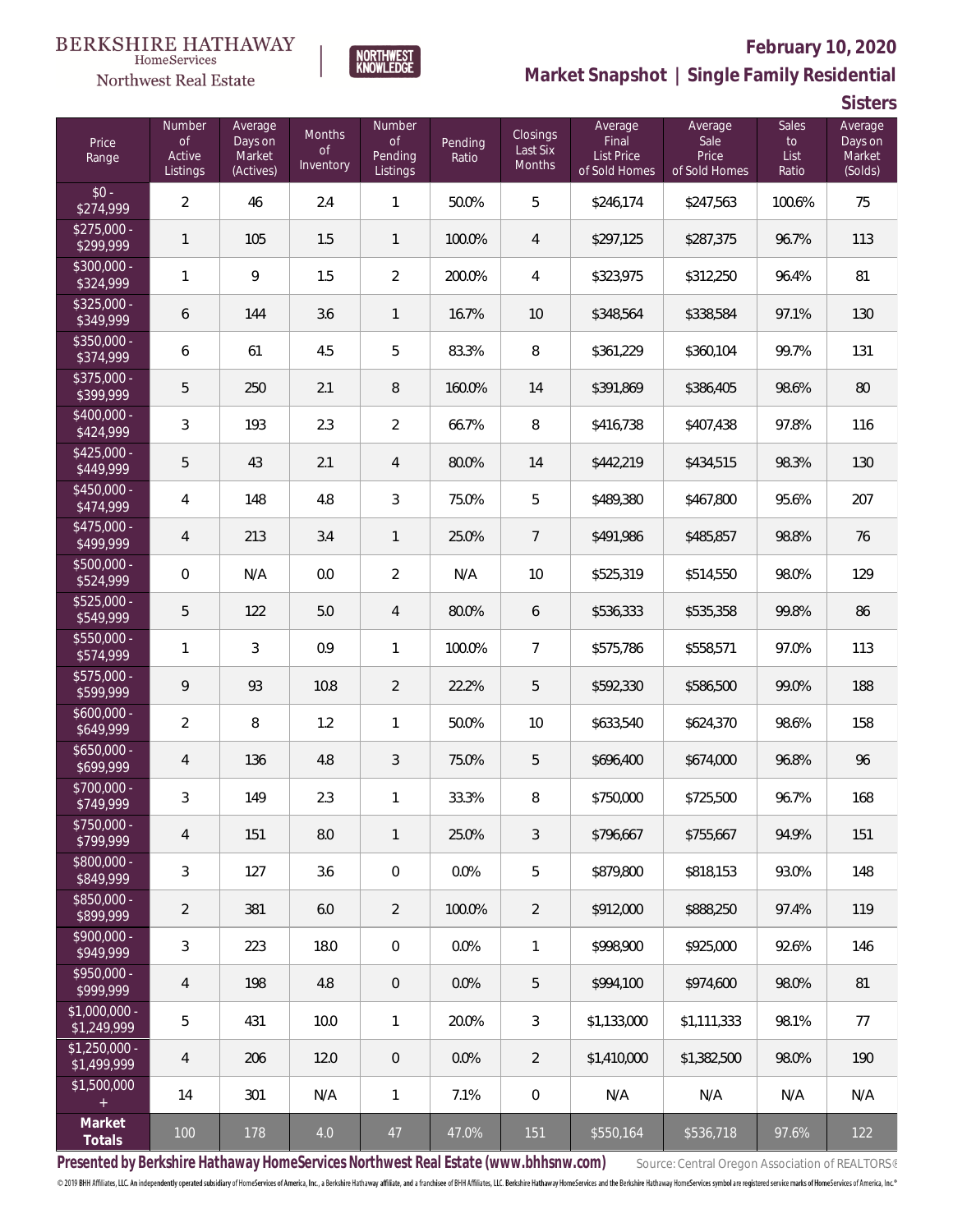

### **February 10, 2020**



**Market Snapshot | Single Family Residential**

**Sunriver**

| Price<br>Range                | Number<br><b>of</b><br>Active<br>Listings | Average<br>Days on<br>Market<br>(Actives) | Months<br><b>of</b><br>Inventory | Number<br>$\mathop{\rm of}$<br>Pending<br>Listings | Pending<br>Ratio | Closings<br>Last Six<br><b>Months</b> | Average<br>Final<br><b>List Price</b><br>of Sold Homes | Average<br>Sale<br>Price<br>of Sold Homes | <b>Sales</b><br>to<br>List<br>Ratio | Average<br>Days on<br>Market<br>(Solds) |
|-------------------------------|-------------------------------------------|-------------------------------------------|----------------------------------|----------------------------------------------------|------------------|---------------------------------------|--------------------------------------------------------|-------------------------------------------|-------------------------------------|-----------------------------------------|
| $$0 -$<br>\$299,999           | $\mathbf 0$                               | N/A                                       | 0.0                              | $\boldsymbol{0}$                                   | N/A              | 1                                     | \$310,000                                              | \$295,000                                 | 95.2%                               | 23                                      |
| $$300,000 -$<br>\$324,999     | $\theta$                                  | N/A                                       | 0.0                              | $\overline{0}$                                     | N/A              | 3                                     | \$311,000                                              | \$309,667                                 | 99.6%                               | 92                                      |
| $$325,000 -$<br>\$349,999     | $\mathbf 0$                               | N/A                                       | 0.0                              | 0                                                  | N/A              | 3                                     | \$350,667                                              | \$334,667                                 | 95.4%                               | 112                                     |
| \$350,000 -<br>\$374,999      | $\overline{2}$                            | 209                                       | 3.0                              | $\overline{0}$                                     | 0.0%             | $\overline{4}$                        | \$371,850                                              | \$363,875                                 | 97.9%                               | 75                                      |
| $$375,000 -$<br>\$399,999     | $\mathfrak{Z}$                            | 153                                       | 9.0                              | 1                                                  | 33.3%            | $\overline{2}$                        | \$380,000                                              | \$390,300                                 | 102.7%                              | 81                                      |
| $$400,000 -$<br>\$424,999     | 1                                         | 69                                        | 2.0                              | $\overline{0}$                                     | 0.0%             | 3                                     | \$430,000                                              | \$419,500                                 | 97.6%                               | 58                                      |
| $$425,000 -$<br>\$449,999     | $\mathbf{1}$                              | 230                                       | 1.5                              | 3                                                  | 300.0%           | 4                                     | \$441,200                                              | \$433,725                                 | 98.3%                               | 65                                      |
| $$450.000 -$<br>\$474,999     | $\mathbf{1}$                              | 22                                        | 0.6                              | $\overline{0}$                                     | 0.0%             | 10                                    | \$474,500                                              | \$459,730                                 | 96.9%                               | 107                                     |
| $$475,000 -$<br>\$499,999     | $\mathfrak{Z}$                            | 143                                       | 2.0                              | 3                                                  | 100.0%           | 9                                     | \$497,167                                              | \$485,194                                 | 97.6%                               | 69                                      |
| $$500.000 -$<br>\$524,999     | $\mathbf{1}$                              | 196                                       | 0.9                              | $\overline{0}$                                     | 0.0%             | $\overline{7}$                        | \$521,114                                              | \$508,686                                 | 97.6%                               | 86                                      |
| $$525,000 -$<br>\$549,999     | $\overline{2}$                            | 45                                        | 2.4                              | $\mathbf{1}$                                       | 50.0%            | 5                                     | \$553,200                                              | \$537,400                                 | 97.1%                               | 61                                      |
| \$550,000 -<br>\$574,999      | $\mathbf{1}$                              | 91                                        | 1.0                              | $\mathbf{1}$                                       | 100.0%           | 6                                     | \$576,733                                              | \$560,650                                 | 97.2%                               | 126                                     |
| \$575,000 -<br>\$599,999      | $\mathbf 0$                               | N/A                                       | 0.0                              | $\mathbf{1}$                                       | N/A              | $\overline{2}$                        | \$587,000                                              | \$593,250                                 | 101.1%                              | 44                                      |
| $$600,000 -$<br>\$624,999     | $\mathbf 0$                               | N/A                                       | 0.0                              | $\theta$                                           | N/A              | 3                                     | \$625,000                                              | \$605,167                                 | 96.8%                               | 221                                     |
| $$625,000 -$<br>\$649,999     | $\mathfrak{Z}$                            | 137                                       | 4.5                              | $\mathbf{1}$                                       | 33.3%            | 4                                     | \$643,650                                              | \$637,750                                 | 99.1%                               | 66                                      |
| $$650,000 -$<br>\$674,999     | $\mathfrak{Z}$                            | 138                                       | N/A                              | $\mathbf{1}$                                       | 33.3%            | $\mathsf{O}\xspace$                   | N/A                                                    | N/A                                       | N/A                                 | N/A                                     |
| $$675,000 -$<br>\$699,999     | 1                                         | 431                                       | 1.2                              | $\sqrt{3}$                                         | 300.0%           | 5                                     | \$696,480                                              | \$689,500                                 | 99.0%                               | 106                                     |
| \$700,000 -<br>\$749,999      | 1                                         | 184                                       | 1.2                              | $\mathbf{1}$                                       | 100.0%           | 5                                     | \$725,700                                              | \$713,900                                 | 98.4%                               | 106                                     |
| $$750,000 -$<br>\$799,999     | 6                                         | 116                                       | 18.0                             | 0                                                  | 0.0%             | $\overline{2}$                        | \$797,450                                              | \$774,950                                 | 97.2%                               | 343                                     |
| \$800,000 -<br>\$849,999      | $\overline{2}$                            | 82                                        | 12.0                             | $\theta$                                           | 0.0%             | $\mathbf{1}$                          | \$834,500                                              | \$825,000                                 | 98.9%                               | 170                                     |
| \$850,000 -<br>\$899,999      | $\mathbf{1}$                              | 111                                       | N/A                              | 1                                                  | 100.0%           | $\mathbf 0$                           | N/A                                                    | N/A                                       | N/A                                 | N/A                                     |
| \$900,000 -<br>\$949,999      | $\mathbf{1}$                              | 179                                       | 6.0                              | $\theta$                                           | 0.0%             | $\mathbf{1}$                          | \$899,900                                              | \$904.000                                 | 100.5%                              | 23                                      |
| \$950,000 -<br>\$999,999      | $\mathbf 0$                               | N/A                                       | 0.0                              | 0                                                  | N/A              | $\overline{2}$                        | \$1,024,450                                            | \$985,000                                 | 96.1%                               | 171                                     |
| $$1,000,000 -$<br>\$1,249,999 | $\overline{4}$                            | 145                                       | 6.0                              | $\theta$                                           | 0.0%             | $\overline{4}$                        | \$1,177,375                                            | \$1,096,000                               | 93.1%                               | 142                                     |
| \$1,250,000<br>$+$            | $\overline{4}$                            | 303                                       | 12.0                             | 0                                                  | 0.0%             | 2                                     | \$1,275,000                                            | \$1,325,000                               | 103.9%                              | 195                                     |
| Market<br>Totals              | 41                                        | 156                                       | 2.8                              | 17                                                 | 41.5%            | 88                                    | \$591,626                                              | \$578,252                                 | 97.7%                               | 104                                     |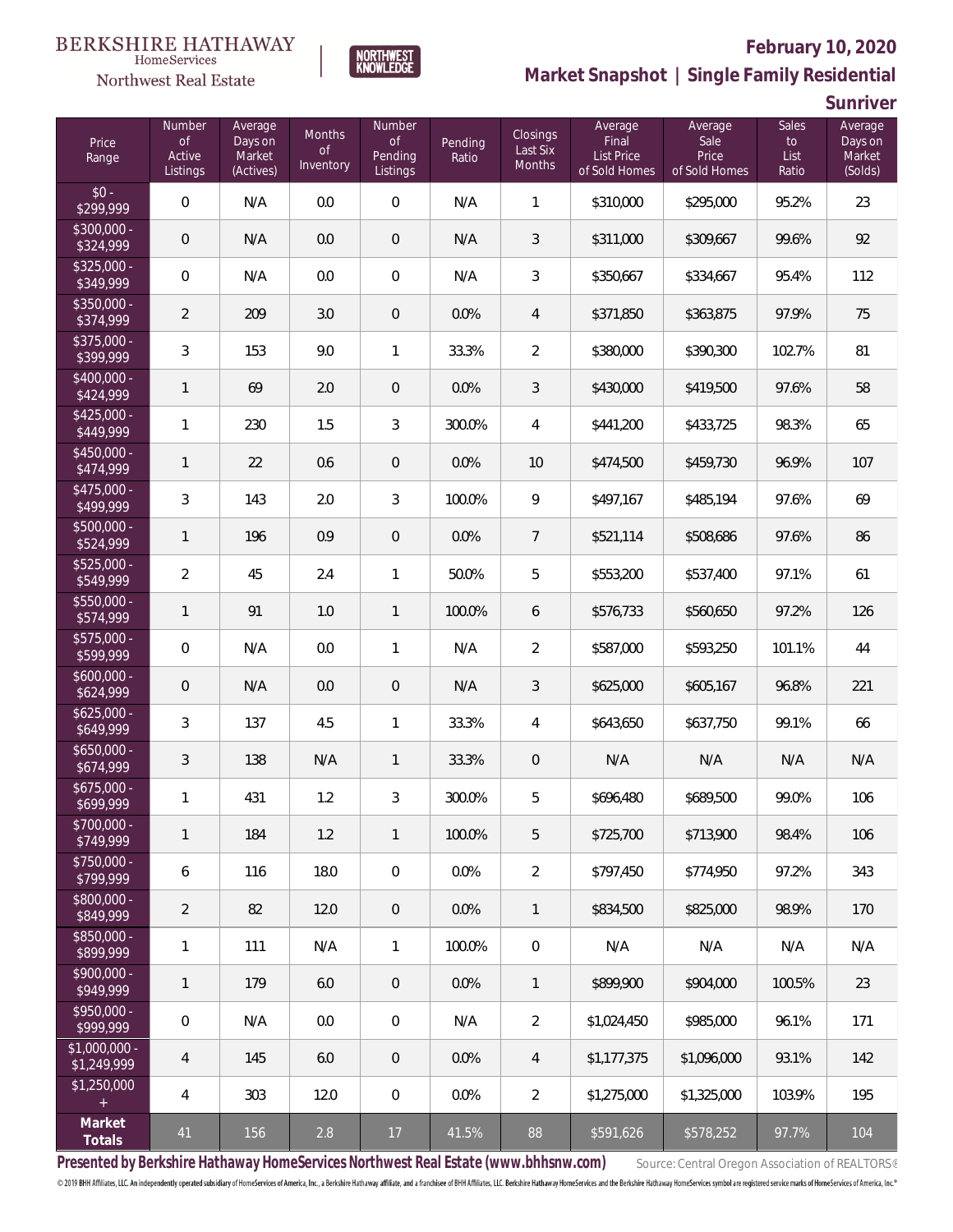**Three Rivers South**



**Market Snapshot | Single Family Residential**

#### $\label{lem:sevices} \textsc{Home} \textsc{Service} \textsc{s}$ Northwest Real Estate

| Price<br>Range                | Number<br><b>of</b><br>Active<br>Listings | Average<br>Days on<br>Market<br>(Actives) | Months<br><b>of</b><br>Inventory | Number<br><b>of</b><br>Pending<br>Listings | Pending<br>Ratio | Closings<br>Last Six<br><b>Months</b> | Average<br>Final<br><b>List Price</b><br>of Sold Homes | Average<br>Sale<br>Price<br>of Sold Homes | Sales<br>to<br>List<br>Ratio | Average<br>Days on<br>Market<br>(Solds) |
|-------------------------------|-------------------------------------------|-------------------------------------------|----------------------------------|--------------------------------------------|------------------|---------------------------------------|--------------------------------------------------------|-------------------------------------------|------------------------------|-----------------------------------------|
| $$0 -$<br>\$99,999            | $\mathbf 0$                               | N/A                                       | N/A                              | 0                                          | N/A              | $\overline{0}$                        | N/A                                                    | N/A                                       | N/A                          | N/A                                     |
| $$100,000 -$<br>\$124,999     | $\mathbf 0$                               | N/A                                       | 0.0                              | $\mathbf 0$                                | N/A              | 3                                     | \$123,267                                              | \$108,667                                 | 88.2%                        | 103                                     |
| $$125,000 -$<br>\$149,999     | $\mathbf 0$                               | N/A                                       | 0.0                              | 0                                          | N/A              | $\mathbf{1}$                          | \$150,000                                              | \$127,000                                 | 84.7%                        | 76                                      |
| $$150,000 -$<br>\$174,999     | $\mathbf 0$                               | N/A                                       | 0.0                              | $\mathbf 0$                                | N/A              | $\overline{2}$                        | \$157,500                                              | \$160,000                                 | 101.6%                       | 46                                      |
| $$175,000 -$<br>\$199,999     | $\mathfrak{Z}$                            | 125                                       | 3.0                              | $\overline{2}$                             | 66.7%            | 6                                     | \$188,917                                              | \$185,258                                 | 98.1%                        | 130                                     |
| $$200,000 -$<br>\$224,999     | $\mathbf{1}$                              | 81                                        | 2.0                              | $\mathbf{1}$                               | 100.0%           | 3                                     | \$209,100                                              | \$210,967                                 | 100.9%                       | 60                                      |
| $$225,000 -$<br>\$249,999     | $\mathbf 0$                               | N/A                                       | 0.0                              | 1                                          | N/A              | 3                                     | \$249,500                                              | \$244,667                                 | 98.1%                        | 96                                      |
| $$250,000 -$<br>\$274,999     | $\mathbf 0$                               | N/A                                       | 0.0                              | $\overline{2}$                             | N/A              | 5                                     | \$261,400                                              | \$259,400                                 | 99.2%                        | 84                                      |
| $$275,000 -$<br>\$299,999     | $\mathbf 0$                               | N/A                                       | 0.0                              | $\mathbf 0$                                | N/A              | 5                                     | \$288,860                                              | \$283,560                                 | 98.2%                        | 93                                      |
| $$300.000 -$<br>\$324,999     | $\mathbf{1}$                              | 14                                        | 0.9                              | $\overline{2}$                             | 200.0%           | $\overline{7}$                        | \$311,171                                              | \$313,757                                 | 100.8%                       | 103                                     |
| $$325,000 -$<br>\$349,999     | $\sqrt{2}$                                | 143                                       | 3.0                              | 0                                          | 0.0%             | 4                                     | \$339,375                                              | \$333,750                                 | 98.3%                        | 132                                     |
| \$350,000 -<br>\$374,999      | $\mathfrak{Z}$                            | 78                                        | 2.6                              | $\mathbf{1}$                               | 33.3%            | 7                                     | \$367,957                                              | \$363,871                                 | 98.9%                        | 79                                      |
| \$375,000 -<br>\$399,999      | 5                                         | 57                                        | 2.7                              | 3                                          | 60.0%            | 11                                    | \$395,345                                              | \$390,227                                 | 98.7%                        | 86                                      |
| \$400,000 -<br>\$449,999      | 6                                         | 56                                        | 3.3                              | $\mathbf 0$                                | 0.0%             | 11                                    | \$420,754                                              | \$415,764                                 | 98.8%                        | 74                                      |
| $$450,000 -$<br>\$499,999     | $\overline{4}$                            | 249                                       | 2.2                              | $\overline{2}$                             | 50.0%            | 11                                    | \$481,436                                              | \$474,173                                 | 98.5%                        | 115                                     |
| \$500,000 -<br>\$549,999      | $\overline{4}$                            | 80                                        | 12.0                             | $\overline{2}$                             | 50.0%            | $\overline{2}$                        | \$533,700                                              | \$519,950                                 | 97.4%                        | 151                                     |
| \$550,000 -<br>\$599,999      | 4                                         | 113                                       | $6.0\,$                          | $\mathbf 0$                                | 0.0%             | 4                                     | \$589,725                                              | \$580,475                                 | 98.4%                        | 114                                     |
| $$600,000 -$<br>\$649,999     | $\mathbf 0$                               | N/A                                       | 0.0                              | 0                                          | N/A              | 5                                     | \$631,560                                              | \$623,200                                 | 98.7%                        | 82                                      |
| $$650,000 -$<br>\$699,999     | $\mathbf 0$                               | N/A                                       | 0.0                              | 0                                          | N/A              | 3                                     | \$729,000                                              | \$659,167                                 | 90.4%                        | 178                                     |
| $$700,000 -$<br>\$799,999     | 3                                         | 216                                       | 18.0                             | $\overline{2}$                             | 66.7%            | 1                                     | \$790,000                                              | \$735,000                                 | 93.0%                        | 354                                     |
| \$800,000 -<br>\$899,999      | 3                                         | 204                                       | N/A                              | $\overline{2}$                             | 66.7%            | $\mathbf 0$                           | N/A                                                    | N/A                                       | N/A                          | N/A                                     |
| $$900,000 -$<br>\$999,999     | $\overline{2}$                            | 294                                       | 4.0                              | $\overline{2}$                             | 100.0%           | 3                                     | \$1,006,000                                            | \$966,000                                 | 96.0%                        | 258                                     |
| $$1,000,000 -$<br>\$1,249,999 | $\overline{2}$                            | 107                                       | 4.0                              | 0                                          | 0.0%             | 3                                     | \$1,198,333                                            | \$1,161,667                               | 96.9%                        | 238                                     |
| $$1,250,000 -$<br>\$1,499,999 | $\mathbf 0$                               | N/A                                       | 0.0                              | $\overline{2}$                             | N/A              | 5                                     | \$1,410,000                                            | \$1,406,560                               | 99.8%                        | 282                                     |
| \$1,500,000<br>$+$            | $\overline{2}$                            | 114                                       | 4.0                              | 0                                          | 0.0%             | 3                                     | \$2,226,667                                            | \$2,083,333                               | 93.6%                        | 186                                     |
| Market<br>Totals              | 45                                        | 126                                       | 2.5                              | 24                                         | 53.3%            | 108                                   | \$522,072                                              | \$509,098                                 | 97.5%                        | 120                                     |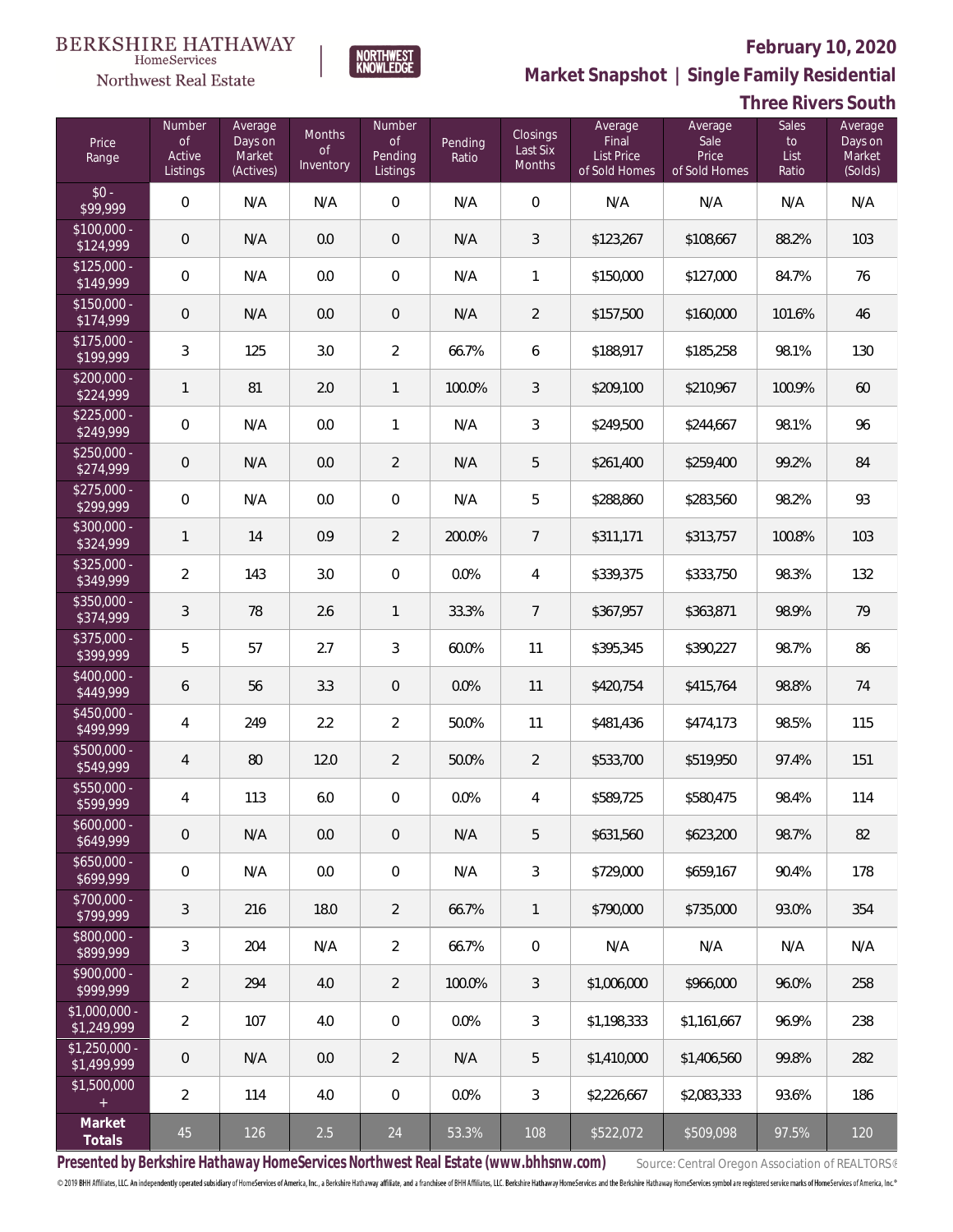



# **February 10, 2020**

**Market Snapshot | Single Family Residential**

**La Pine**

| Price<br>Range                                  | Number<br><b>of</b><br>Active<br>Listings | Average<br>Days on<br>Market<br>(Actives) | Months<br><b>of</b><br>Inventory | Number<br>$\mathsf{of}$<br>Pending<br>Listings | Pending<br>Ratio | Closings<br>Last Six<br><b>Months</b> | Average<br>Final<br><b>List Price</b><br>of Sold Homes | Average<br>Sale<br>Price<br>of Sold Homes | <b>Sales</b><br>$\mathsf{to}$<br>List<br>Ratio | Average<br>Days on<br>Market<br>(Solds) |
|-------------------------------------------------|-------------------------------------------|-------------------------------------------|----------------------------------|------------------------------------------------|------------------|---------------------------------------|--------------------------------------------------------|-------------------------------------------|------------------------------------------------|-----------------------------------------|
| $$0 -$<br>\$99,999                              | $\overline{0}$                            | N/A                                       | 0.0                              | $\boldsymbol{0}$                               | N/A              | 1                                     | \$99,000                                               | \$73,000                                  | 73.7%                                          | 294                                     |
| $$100.000 -$<br>\$124,999                       | $\mathbf{1}$                              | 27                                        | 2.0                              | $\mathbf{1}$                                   | 100.0%           | 3                                     | \$143,267                                              | \$115,800                                 | 80.8%                                          | 79                                      |
| $$125,000 -$<br>\$149,999                       | 6                                         | 159                                       | 4.5                              | 1                                              | 16.7%            | 8                                     | \$154,838                                              | \$144,531                                 | 93.3%                                          | 204                                     |
| $$150,000 -$<br>\$174,999                       | $\overline{2}$                            | 60                                        | 2.4                              | $\overline{0}$                                 | 0.0%             | 5                                     | \$173,400                                              | \$163,400                                 | 94.2%                                          | 111                                     |
| $$175,000 -$<br>\$199,999                       | 6                                         | 92                                        | 3.3                              | 4                                              | 66.7%            | 11                                    | \$192,155                                              | \$188,391                                 | 98.0%                                          | 123                                     |
| $$200,000 -$<br>\$224,999                       | 5                                         | 141                                       | 1.8                              | $\overline{2}$                                 | 40.0%            | 17                                    | \$207,771                                              | \$210,562                                 | 101.3%                                         | 125                                     |
| $$225,000 -$<br>\$249,999                       | 9                                         | 103                                       | 2.2                              | $\overline{7}$                                 | 77.8%            | 25                                    | \$237,192                                              | \$237,805                                 | 100.3%                                         | 124                                     |
| $$250,000 -$<br>\$274,999                       | $\overline{7}$                            | 84                                        | 1.7                              | $\overline{7}$                                 | 100.0%           | 25                                    | \$272,224                                              | \$263,710                                 | 96.9%                                          | 124                                     |
| $$275,000 -$<br>\$299,999                       | $\, 8$                                    | 166                                       | 3.0                              | 1                                              | 12.5%            | 16                                    | \$287,181                                              | \$286,959                                 | 99.9%                                          | 141                                     |
| \$300,000 -<br>\$324,999                        | 6                                         | 120                                       | 3.3                              | $\mathfrak{Z}$                                 | 50.0%            | 11                                    | \$311,872                                              | \$308,009                                 | 98.8%                                          | 115                                     |
| $$325,000 -$<br>\$349,999                       | 6                                         | 87                                        | 2.8                              | 1                                              | 16.7%            | 13                                    | \$343,146                                              | \$335,508                                 | 97.8%                                          | 92                                      |
| \$350,000 -<br>\$374,999                        | 5                                         | 189                                       | 2.7                              | $\,0\,$                                        | 0.0%             | 11                                    | \$375,255                                              | \$363,345                                 | 96.8%                                          | 122                                     |
| $$375,000 -$<br>\$399,999                       | 6                                         | 191                                       | 18.0                             | $\mathbf{1}$                                   | 16.7%            | $\overline{2}$                        | \$394,800                                              | \$395,450                                 | 100.2%                                         | 44                                      |
| \$400,000 -<br>\$424,999                        | $\mathbf 0$                               | N/A                                       | 0.0                              | $\mathbf{1}$                                   | N/A              | 5                                     | \$426,160                                              | \$417,780                                 | 98.0%                                          | 157                                     |
| $$425,000 -$<br>\$449,999                       | $\mathfrak{Z}$                            | 46                                        | 3.6                              | $\boldsymbol{0}$                               | 0.0%             | 5                                     | \$431,080                                              | \$431,560                                 | 100.1%                                         | 107                                     |
| $$450,000 -$<br>\$474,999                       | $\mathbf 0$                               | N/A                                       | 0.0                              | $\theta$                                       | N/A              | 3                                     | \$474,330                                              | \$450,000                                 | 94.9%                                          | 224                                     |
| $$475,000 -$<br>\$499,999                       | $\mathbf 0$                               | N/A                                       | $0.0\,$                          | $\mathbf{1}$                                   | N/A              | $\overline{2}$                        | \$472,000                                              | \$492,500                                 | 104.3%                                         | 203                                     |
| \$500,000 -<br>\$549,999                        | 1                                         | 94                                        | 3.0                              | $\mathbf{1}$                                   | 100.0%           | 2                                     | \$562,000                                              | \$529,750                                 | 94.3%                                          | 233                                     |
| $$550,000 -$<br>\$599,999                       | $\overline{2}$                            | 246                                       | 12.0                             | 1                                              | 50.0%            | 1                                     | \$595,000                                              | \$585,000                                 | 98.3%                                          | 149                                     |
| $$600,000 -$<br>\$649,999                       | $\theta$                                  | N/A                                       | 0.0                              | $\theta$                                       | N/A              | $\mathbf{1}$                          | \$649,000                                              | \$649,000                                 | 100.0%                                         | 838                                     |
| $$650,000 -$<br>\$699,999                       | $\mathbf 0$                               | N/A                                       | N/A                              | 0                                              | N/A              | $\overline{0}$                        | N/A                                                    | N/A                                       | N/A                                            | N/A                                     |
| $$700,000 -$<br>\$799,999                       | $\theta$                                  | N/A                                       | N/A                              | $\theta$                                       | N/A              | $\overline{0}$                        | N/A                                                    | N/A                                       | N/A                                            | N/A                                     |
| \$800,000 -<br>\$899,999                        | $\mathbf 0$                               | N/A                                       | N/A                              | 0                                              | N/A              | $\mathbf 0$                           | N/A                                                    | N/A                                       | N/A                                            | N/A                                     |
| \$900,000 -<br>\$999,999                        | $\mathbf{1}$                              | 378                                       | N/A                              | $\overline{0}$                                 | 0.0%             | $\overline{0}$                        | N/A                                                    | N/A                                       | N/A                                            | N/A                                     |
| \$1,000,000<br>$\begin{array}{c} + \end{array}$ | $\mathbf{1}$                              | 217                                       | N/A                              | 0                                              | 0.0%             | $\mathbf 0$                           | N/A                                                    | N/A                                       | N/A                                            | N/A                                     |
| Market<br>Totals                                | 75                                        | 131                                       | 2.7                              | 32                                             | 42.7%            | 167                                   | \$284,076                                              | \$278,966                                 | 98.2%                                          | 134                                     |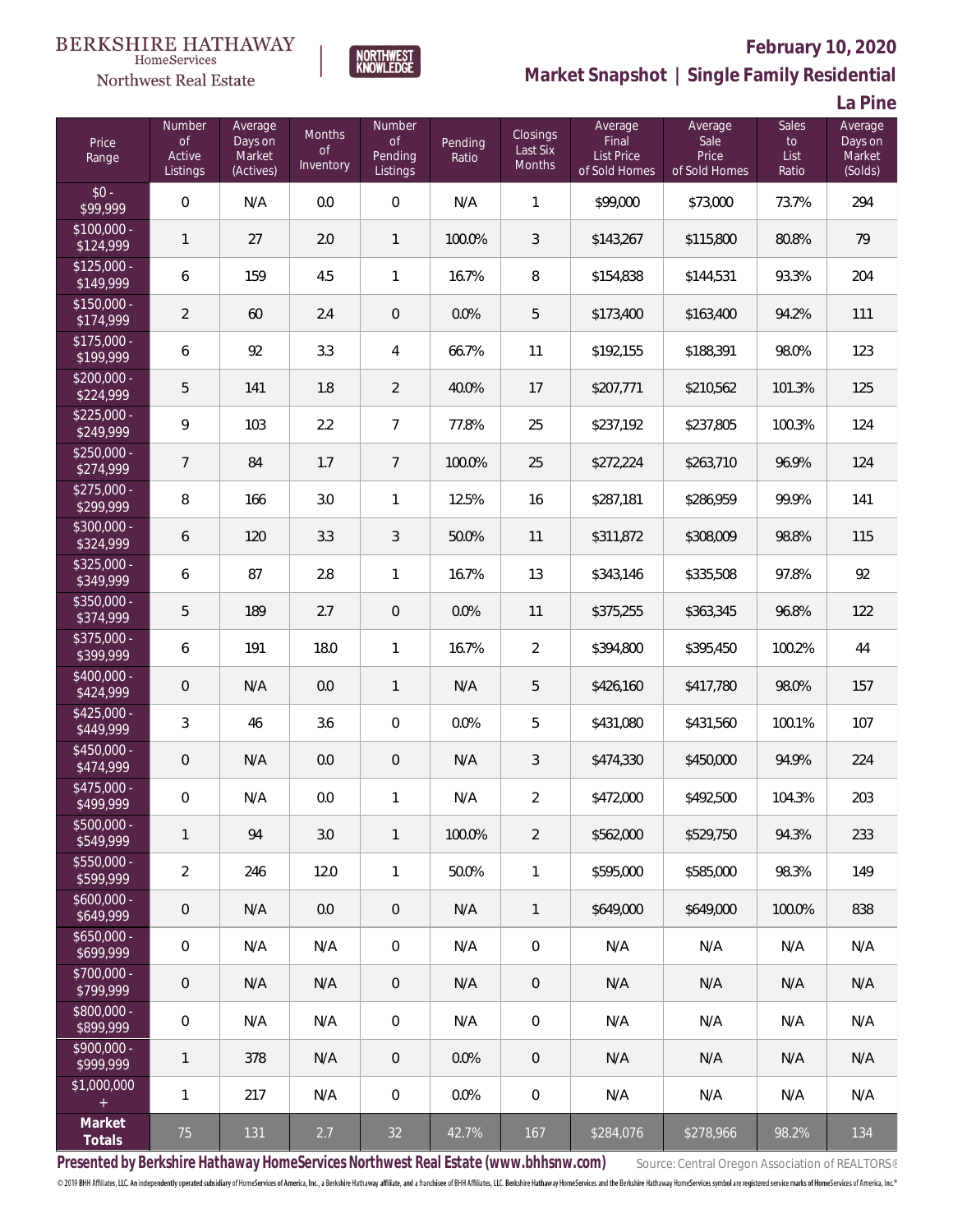

#### **February 10, 2020**

**Market Snapshot | Single Family Residential**

#### **Jefferson County**

| Price<br>Range                | <b>Number</b><br><b>of</b><br>Active<br>Listings | Average<br>Days on<br>Market<br>(Actives) | <b>Months</b><br><b>of</b><br>Inventory | Number<br>$\circ$ f<br>Pending<br>Listings | Pending<br>Ratio | Closings<br>Last Six<br>Months | Average<br>Final<br><b>List Price</b><br>of Sold Homes | Average<br>Sale<br>Price<br>of Sold Homes | <b>Sales</b><br>$\mathsf{to}$<br>List<br>Ratio | Average<br>Days on<br>Market<br>(Solds) |
|-------------------------------|--------------------------------------------------|-------------------------------------------|-----------------------------------------|--------------------------------------------|------------------|--------------------------------|--------------------------------------------------------|-------------------------------------------|------------------------------------------------|-----------------------------------------|
| $$0 -$<br>\$99,999            | $\mathbf{1}$                                     | 27                                        | 1.0                                     | $\boldsymbol{0}$                           | 0.0%             | 6                              | \$93,817                                               | \$74,321                                  | 79.2%                                          | 107                                     |
| $$100,000 -$<br>\$124,999     | $\mathbf{1}$                                     | 236                                       | 6.0                                     | $\mathbf{1}$                               | 100.0%           | $\mathbf{1}$                   | \$127,700                                              | \$114,500                                 | 89.7%                                          | 34                                      |
| $$125,000 -$<br>\$149,999     | $\overline{2}$                                   | 61                                        | 3.0                                     | 3                                          | 150.0%           | $\overline{4}$                 | \$152,738                                              | \$132,363                                 | 86.7%                                          | 59                                      |
| $$150,000 -$<br>\$174,999     | 5                                                | 119                                       | 3.0                                     | $\overline{2}$                             | 40.0%            | 10                             | \$168,140                                              | \$161,740                                 | 96.2%                                          | 120                                     |
| $$175,000 -$<br>\$199,999     | $\overline{4}$                                   | 78                                        | 2.2                                     | 6                                          | 150.0%           | 11                             | \$190,609                                              | \$187,559                                 | 98.4%                                          | 132                                     |
| $$200,000 -$<br>\$224,999     | $\overline{4}$                                   | 119                                       | 1.6                                     | $\overline{2}$                             | 50.0%            | 15                             | \$218,298                                              | \$215,980                                 | 98.9%                                          | 96                                      |
| $$225,000 -$<br>\$249,999     | $\overline{2}$                                   | 150                                       | 0.9                                     | 8                                          | 400.0%           | 14                             | \$238,477                                              | \$235,791                                 | 98.9%                                          | 156                                     |
| $$250,000 -$<br>\$274,999     | $\, 8$                                           | 84                                        | 3.2                                     | $\overline{4}$                             | 50.0%            | 15                             | \$259,307                                              | \$257,587                                 | 99.3%                                          | 156                                     |
| $$275,000 -$<br>\$299,999     | 10                                               | 72                                        | 20.0                                    | 3                                          | 30.0%            | 3                              | \$293,287                                              | \$287,953                                 | 98.2%                                          | 93                                      |
| \$300,000 -<br>\$324,999      | $\overline{2}$                                   | 115                                       | 3.0                                     | $\overline{2}$                             | 100.0%           | $\overline{4}$                 | \$331,850                                              | \$319,000                                 | 96.1%                                          | 107                                     |
| \$325,000 -<br>\$349,999      | $\overline{2}$                                   | 86                                        | 4.0                                     | $\boldsymbol{0}$                           | 0.0%             | 3                              | \$353,267                                              | \$332,500                                 | 94.1%                                          | 118                                     |
| \$350,000 -<br>\$374,999      | 5                                                | 318                                       | 6.0                                     | $\mathbf{1}$                               | 20.0%            | 5                              | \$379,578                                              | \$367,180                                 | 96.7%                                          | 92                                      |
| \$375,000 -<br>\$399,999      | $\, 8$                                           | 124                                       | 48.0                                    | $\overline{2}$                             | 25.0%            | 1                              | \$409,900                                              | \$375,000                                 | 91.5%                                          | 134                                     |
| \$400,000 -<br>\$424,999      | $\mathbf 0$                                      | N/A                                       | 0.0                                     | $\theta$                                   | N/A              | 1                              | \$415,000                                              | \$400,000                                 | 96.4%                                          | 52                                      |
| $$425,000 -$<br>\$449,999     | $\mathfrak{Z}$                                   | 75                                        | N/A                                     | 1                                          | 33.3%            | $\mathbf 0$                    | N/A                                                    | N/A                                       | N/A                                            | N/A                                     |
| $$450,000 -$<br>\$474,999     | $\mathbf 0$                                      | N/A                                       | 0.0                                     | $\mathbf{1}$                               | N/A              | $\overline{2}$                 | \$489,950                                              | \$455,000                                 | 92.9%                                          | 116                                     |
| \$475,000 -<br>\$499,999      | $\overline{2}$                                   | 401                                       | N/A                                     | 1                                          | 50.0%            | $\,0\,$                        | N/A                                                    | N/A                                       | N/A                                            | N/A                                     |
| $$500,000 -$<br>\$599,999     | $\theta$                                         | N/A                                       | 0.0                                     | $\mathbf{0}$                               | N/A              | 2                              | \$552,450                                              | \$537,500                                 | 97.3%                                          | 108                                     |
| $$600,000 -$<br>\$699,999     | $\mathbf{1}$                                     | 87                                        | N/A                                     | 0                                          | 0.0%             | $\mathbf 0$                    | N/A                                                    | N/A                                       | N/A                                            | N/A                                     |
| \$700,000 -<br>\$799,999      | $\theta$                                         | N/A                                       | N/A                                     | $\overline{0}$                             | N/A              | $\overline{0}$                 | N/A                                                    | N/A                                       | N/A                                            | N/A                                     |
| \$800,000 -<br>\$899,999      | $\mathbf{1}$                                     | 213                                       | N/A                                     | 0                                          | 0.0%             | $\mathbf 0$                    | N/A                                                    | N/A                                       | N/A                                            | N/A                                     |
| $$900,000 -$<br>\$999,999     | $\theta$                                         | N/A                                       | N/A                                     | $\overline{0}$                             | N/A              | $\mathsf{O}\xspace$            | N/A                                                    | N/A                                       | N/A                                            | N/A                                     |
| $$1,000,000 -$<br>\$1,249,999 | $\overline{2}$                                   | 409                                       | 12.0                                    | 1                                          | 50.0%            | $\mathbf{1}$                   | \$1,495,000                                            | \$1,100,000                               | 73.6%                                          | 205                                     |
| $$1,250,000 -$<br>\$1,499,999 | $\mathbf{1}$                                     | 101                                       | 6.0                                     | $\overline{0}$                             | 0.0%             | $\overline{1}$                 | \$1,600,000                                            | \$1,300,000                               | 81.3%                                          | 162                                     |
| \$1,500,000<br>$+$            | $\mathbf{1}$                                     | 395                                       | N/A                                     | 0                                          | 0.0%             | $\mathbf 0$                    | N/A                                                    | N/A                                       | N/A                                            | N/A                                     |
| Market<br>Totals              | 65                                               | 140                                       | 3.9                                     | 38                                         | 58.5%            | 99                             | \$270,223                                              | \$255,639                                 | 94.6%                                          | 122                                     |

**NORTHWEST**<br>KNOWLEDGE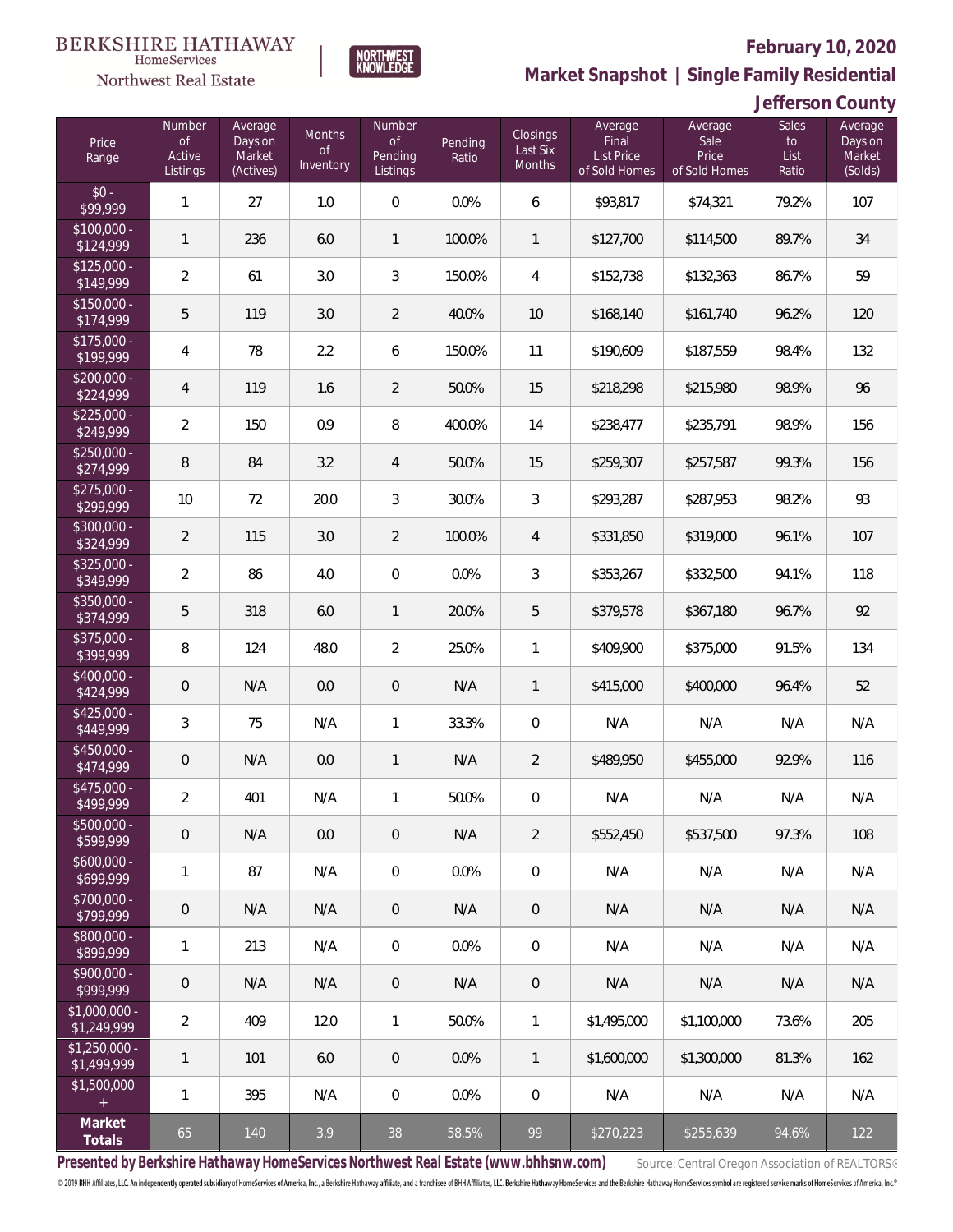

**NORTHWEST**<br>KNOWLEDGE

**Market Snapshot | Single Family Residential**

#### **Crook County**

| Price<br>Range                | Number<br><b>of</b><br>Active<br>Listings | Average<br>Days on<br>Market<br>(Actives) | <b>Months</b><br>$\circ$ f<br>Inventory | Number<br>$\circ$ f<br>Pending<br>Listings | Pending<br>Ratio | Closings<br>Last Six<br>Months | Average<br>Final<br>List Price<br>of Sold Homes | Average<br>Sale<br>Price<br>of Sold Homes | <b>Sales</b><br>to<br>List<br>Ratio | Average<br>Days on<br>Market<br>(Solds) |
|-------------------------------|-------------------------------------------|-------------------------------------------|-----------------------------------------|--------------------------------------------|------------------|--------------------------------|-------------------------------------------------|-------------------------------------------|-------------------------------------|-----------------------------------------|
| $$0 -$<br>\$124,999           | $\mathbf{1}$                              | 69                                        | 1.0                                     | 0                                          | 0.0%             | 6                              | \$105,900                                       | \$93,150                                  | 88.0%                               | 85                                      |
| $$125,000 -$<br>\$149,999     | 3                                         | 89                                        | 6.0                                     | $\mathbf{1}$                               | 33.3%            | 3                              | \$136,300                                       | \$129,967                                 | 95.4%                               | 77                                      |
| $$150,000 -$<br>\$174,999     | 5                                         | 108                                       | 5.0                                     | $\mathbf{1}$                               | 20.0%            | 6                              | \$168,417                                       | \$165,001                                 | 98.0%                               | 79                                      |
| $$175,000 -$<br>\$199,999     | 3                                         | 58                                        | 1.8                                     | $\mathbf{1}$                               | 33.3%            | 10                             | \$193,590                                       | \$190,940                                 | 98.6%                               | 111                                     |
| $$200,000 -$<br>\$224,999     | 5                                         | 95                                        | 1.3                                     | 6                                          | 120.0%           | 23                             | \$213,209                                       | \$211,857                                 | 99.4%                               | 74                                      |
| $$225,000 -$<br>\$249,999     | 10                                        | 99                                        | 1.8                                     | 15                                         | 150.0%           | 33                             | \$240,996                                       | \$236,728                                 | 98.2%                               | 106                                     |
| $$250,000 -$<br>\$274,999     | 16                                        | 110                                       | 4.6                                     | 8                                          | 50.0%            | 21                             | \$261,614                                       | \$259,861                                 | 99.3%                               | 128                                     |
| $$275,000 -$<br>\$299,999     | 10                                        | 72                                        | 3.0                                     | 3                                          | 30.0%            | 20                             | \$287,065                                       | \$285,610                                 | 99.5%                               | 107                                     |
| \$300,000 -<br>\$324,999      | $\overline{7}$                            | 125                                       | 2.3                                     | $\mathbf{1}$                               | 14.3%            | 18                             | \$312,088                                       | \$309,738                                 | 99.2%                               | 111                                     |
| \$325,000 -<br>\$349,999      | 12                                        | 118                                       | 4.8                                     | 5                                          | 41.7%            | 15                             | \$340,540                                       | \$336,224                                 | 98.7%                               | 126                                     |
| \$350,000 -<br>\$374,999      | 9                                         | 117                                       | 9.0                                     | 0                                          | 0.0%             | 6                              | \$370,217                                       | \$361,133                                 | 97.5%                               | 108                                     |
| \$375,000 -<br>\$399,999      | $\overline{7}$                            | 271                                       | 2.3                                     | $\mathbf{1}$                               | 14.3%            | 18                             | \$390,672                                       | \$386,096                                 | 98.8%                               | 158                                     |
| \$400,000 -<br>\$424,999      | 5                                         | 113                                       | 4.3                                     | 0                                          | 0.0%             | $\overline{7}$                 | \$411,386                                       | \$406,357                                 | 98.8%                               | 157                                     |
| $$425,000 -$<br>\$449,999     | 5                                         | 149                                       | 5.0                                     | $\overline{2}$                             | 40.0%            | 6                              | \$456,067                                       | \$429,500                                 | 94.2%                               | 259                                     |
| \$450,000 -<br>\$474,999      | $\overline{4}$                            | 103                                       | 8.0                                     | 0                                          | 0.0%             | 3                              | \$484,967                                       | \$461,000                                 | 95.1%                               | 104                                     |
| \$475,000 -<br>\$499,999      | 3                                         | 125                                       | 2.6                                     | 2                                          | 66.7%            | $\overline{7}$                 | \$491,129                                       | \$482,714                                 | 98.3%                               | 177                                     |
| \$500,000 -<br>\$549,999      | $\overline{4}$                            | 86                                        | $8.0\,$                                 | $\mathbf 0$                                | 0.0%             | 3                              | \$554,667                                       | \$528,333                                 | 95.3%                               | 230                                     |
| $$550,000 -$<br>\$599,999     | 6                                         | 341                                       | 7.2                                     | $\mathbf{1}$                               | 16.7%            | 5                              | \$581,380                                       | \$572,700                                 | 98.5%                               | 214                                     |
| $$600,000 -$<br>\$699,999     | 12                                        | 222                                       | 9.0                                     | 2                                          | 16.7%            | 8                              | \$649,813                                       | \$636.738                                 | 98.0%                               | 136                                     |
| \$700,000 -<br>\$799,999      | 9                                         | 199                                       | 10.8                                    | 0                                          | 0.0%             | 5                              | \$800.779                                       | \$774,500                                 | 96.7%                               | 119                                     |
| \$800,000 -<br>\$899,999      | 5                                         | 291                                       | 6.0                                     | 0                                          | 0.0%             | 5                              | \$844,980                                       | \$832,000                                 | 98.5%                               | 102                                     |
| \$900,000 -<br>\$999,999      | 3                                         | 89                                        | N/A                                     | $\mathbf{1}$                               | 33.3%            | $\mathsf{O}\xspace$            | N/A                                             | N/A                                       | N/A                                 | N/A                                     |
| $$1,000,000 -$<br>\$1,249,999 | 5                                         | 120                                       | 30.0                                    | $\mathbf{1}$                               | 20.0%            | $\mathbf{1}$                   | \$1,075,000                                     | \$1,018,000                               | 94.7%                               | 77                                      |
| $$1,250,000 -$<br>\$1,499,999 | 6                                         | 434                                       | N/A                                     | 0                                          | 0.0%             | $\mathsf{O}\xspace$            | N/A                                             | N/A                                       | N/A                                 | N/A                                     |
| \$1,500,000<br>$+$            | $\overline{7}$                            | 348                                       | 42.0                                    | 0                                          | 0.0%             | $\mathbf{1}$                   | \$3,100,000                                     | \$3,100,000                               | 100.0%                              | 929                                     |
| Market<br>Totals              | 162                                       | 164                                       | 4.2                                     | 51                                         | 31.5%            | 230                            | \$351,060                                       | \$344,843                                 | 98.2%                               | 126                                     |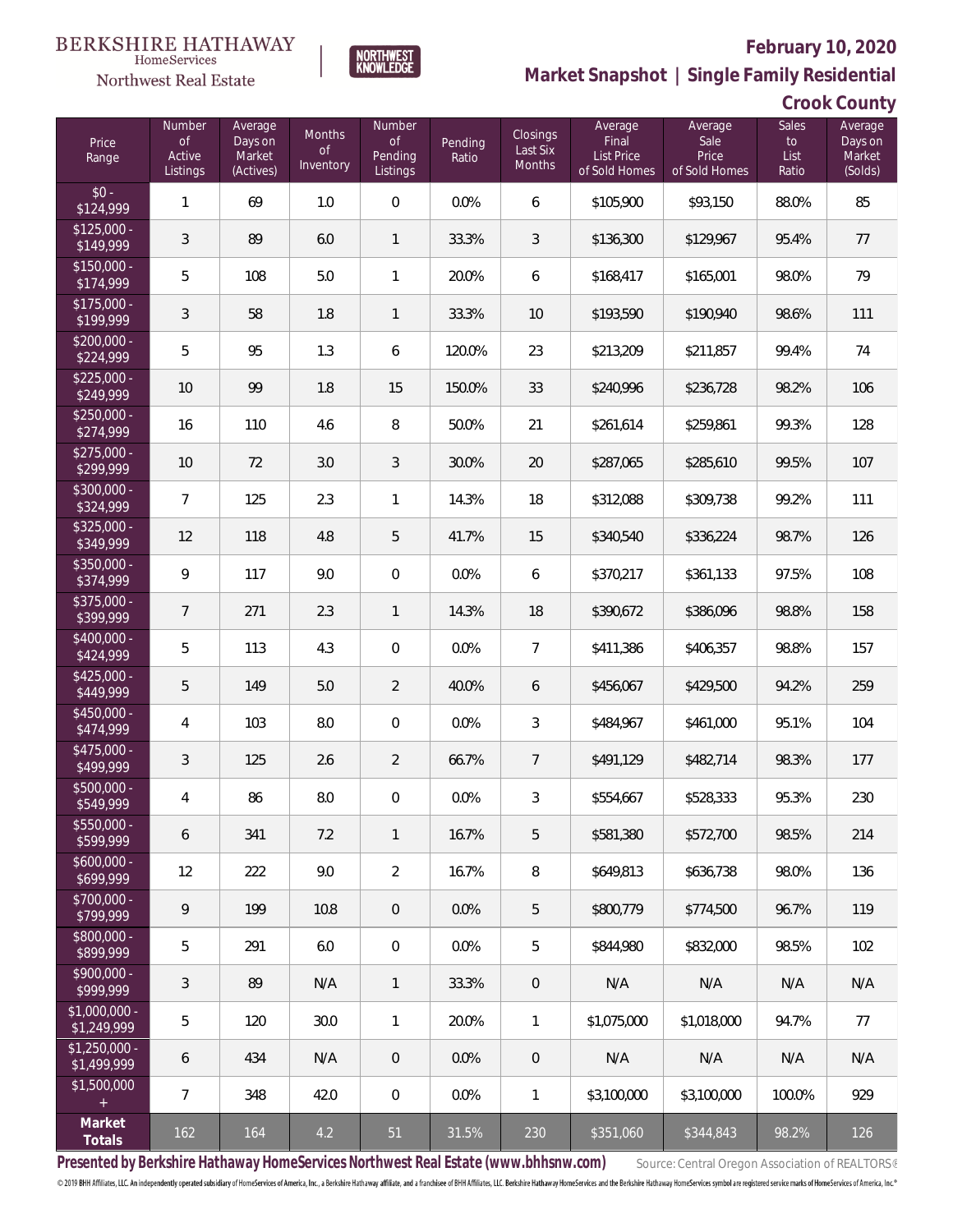

 $\label{lem:sevices} \textsc{Home} \textsc{Service} \textsc{s}$ 

**Market Snapshot | Single Family Residential**

## **Crooked River Ranch**

| Price<br>Range            | Number<br><b>of</b><br>Active<br>Listings | Average<br>Days on<br>Market<br>(Actives) | <b>Months</b><br>0f<br>Inventory | <b>Number</b><br><b>of</b><br>Pending<br>Listings | Pending<br>Ratio | Closings<br>Last Six<br>Months | Average<br>Final<br><b>List Price</b><br>of Sold Homes | Average<br>Sale<br>Price<br>of Sold Homes | <b>Sales</b><br>to<br>List<br>Ratio | Average<br>Days on<br>Market<br>(Solds) |
|---------------------------|-------------------------------------------|-------------------------------------------|----------------------------------|---------------------------------------------------|------------------|--------------------------------|--------------------------------------------------------|-------------------------------------------|-------------------------------------|-----------------------------------------|
| $$0 -$<br>\$99,999        | $\overline{0}$                            | N/A                                       | N/A                              | $\boldsymbol{0}$                                  | N/A              | $\overline{0}$                 | N/A                                                    | N/A                                       | N/A                                 | N/A                                     |
| $$100,000 -$<br>\$124,999 | $\overline{0}$                            | N/A                                       | 0.0                              | $\overline{2}$                                    | N/A              | $\mathbf{1}$                   | \$105,000                                              | \$105,000                                 | 100.0%                              | 49                                      |
| $$125,000 -$<br>\$149,999 | $\mathfrak{Z}$                            | 141                                       | 18.0                             | $\boldsymbol{0}$                                  | 0.0%             | $\mathbf{1}$                   | \$135,000                                              | \$136,000                                 | 100.7%                              | 33                                      |
| $$150,000 -$<br>\$174,999 | $\overline{0}$                            | N/A                                       | 0.0                              | 0                                                 | N/A              | $\mathbf{1}$                   | \$155,000                                              | \$155,000                                 | 100.0%                              | 13                                      |
| \$175,000 -<br>\$199,999  | $\overline{0}$                            | N/A                                       | 0.0                              | $\overline{0}$                                    | N/A              | 1                              | \$170,000                                              | \$175,500                                 | 103.2%                              | 34                                      |
| $$200,000 -$<br>\$224,999 | $\mathfrak{Z}$                            | 170                                       | 6.0                              | $\overline{0}$                                    | 0.0%             | 3                              | \$221,300                                              | \$215,633                                 | 97.4%                               | 89                                      |
| $$225,000 -$<br>\$249,999 | 6                                         | 123                                       | 2.6                              | 4                                                 | 66.7%            | 14                             | \$241,550                                              | \$241,519                                 | 100.0%                              | 128                                     |
| $$250,000 -$<br>\$274,999 | $\overline{2}$                            | 50                                        | 1.3                              | $\mathbf{1}$                                      | 50.0%            | 9                              | \$264,743                                              | \$263,100                                 | 99.4%                               | 121                                     |
| $$275,000 -$<br>\$299,999 | $\overline{4}$                            | 79                                        | 2.0                              | $\overline{2}$                                    | 50.0%            | 12                             | \$292,533                                              | \$286,350                                 | 97.9%                               | 101                                     |
| \$300,000 -<br>\$324,999  | $\mathfrak{Z}$                            | 38                                        | 3.6                              | $\mathbf{1}$                                      | 33.3%            | 5                              | \$319,180                                              | \$312,960                                 | 98.1%                               | 63                                      |
| $$325,000 -$<br>\$349,999 | $\mathbf{1}$                              | 120                                       | 0.9                              | 3                                                 | 300.0%           | $\overline{7}$                 | \$344,000                                              | \$333,750                                 | 97.0%                               | 82                                      |
| $$350,000 -$<br>\$374,999 | $\mathfrak{Z}$                            | 73                                        | 6.0                              | $\mathbf{1}$                                      | 33.3%            | 3                              | \$364,300                                              | \$352,333                                 | 96.7%                               | 156                                     |
| $$375,000 -$<br>\$399,999 | 6                                         | 91                                        | 12.0                             | $\mathbf{1}$                                      | 16.7%            | $\mathfrak{Z}$                 | \$388,267                                              | \$384,667                                 | 99.1%                               | 85                                      |
| \$400,000 -<br>\$424,999  | $\overline{0}$                            | N/A                                       | 0.0                              | $\mathbf{1}$                                      | N/A              | $\overline{2}$                 | \$437,450                                              | \$419,950                                 | 96.0%                               | 189                                     |
| $$425,000 -$<br>\$449,999 | $\mathfrak{Z}$                            | 90                                        | 3.6                              | 3                                                 | 100.0%           | 5                              | \$442,720                                              | \$432,200                                 | 97.6%                               | 186                                     |
| $$450,000 -$<br>\$474,999 | $\mathbf 0$                               | N/A                                       | N/A                              | 3                                                 | N/A              | $\mathbf 0$                    | N/A                                                    | N/A                                       | N/A                                 | N/A                                     |
| \$475,000 -<br>\$499,999  | $\mathbf 0$                               | N/A                                       | 0.0                              | 0                                                 | N/A              | $\overline{2}$                 | \$494,250                                              | \$491,945                                 | 99.5%                               | 120                                     |
| $$500,000 -$<br>\$524,999 | $\mathbf 0$                               | N/A                                       | N/A                              | $\overline{2}$                                    | N/A              | 0                              | N/A                                                    | N/A                                       | N/A                                 | N/A                                     |
| $$525,000 -$<br>\$549,999 | 1                                         | 100                                       | 3.0                              | 0                                                 | 0.0%             | $\overline{2}$                 | \$564,945                                              | \$539,995                                 | 95.6%                               | 108                                     |
| $$550,000 -$<br>\$574,999 | $\mathbf 0$                               | N/A                                       | N/A                              | 0                                                 | N/A              | $\mathsf{O}\xspace$            | N/A                                                    | N/A                                       | N/A                                 | N/A                                     |
| $$575,000 -$<br>\$599,999 | $\sqrt{2}$                                | 132                                       | N/A                              | $\boldsymbol{0}$                                  | 0.0%             | $\mathbf 0$                    | N/A                                                    | N/A                                       | N/A                                 | N/A                                     |
| $$600,000 -$<br>\$624,999 | $\mathsf{O}\xspace$                       | N/A                                       | N/A                              | 0                                                 | N/A              | $\mathsf{O}\xspace$            | N/A                                                    | N/A                                       | N/A                                 | N/A                                     |
| $$625,000 -$<br>\$649,999 | $\mathbf 0$                               | N/A                                       | N/A                              | 0                                                 | N/A              | $\mathbf 0$                    | N/A                                                    | N/A                                       | N/A                                 | N/A                                     |
| $$650,000 -$<br>\$699,999 | $\mathbf 0$                               | N/A                                       | 0.0                              | 0                                                 | N/A              | $\mathbf{1}$                   | \$699,000                                              | \$699,000                                 | 100.0%                              | 460                                     |
| \$700,000<br>$\pm$        | 1                                         | 235                                       | 6.0                              | 0                                                 | 0.0%             | $\mathbf{1}$                   | \$749,950                                              | \$735,000                                 | 98.0%                               | 50                                      |
| Market<br>Totals          | 38                                        | 104                                       | 3.1                              | 24                                                | 63.2%            | 73                             | \$320,837                                              | \$315,268                                 | 98.3%                               | 115                                     |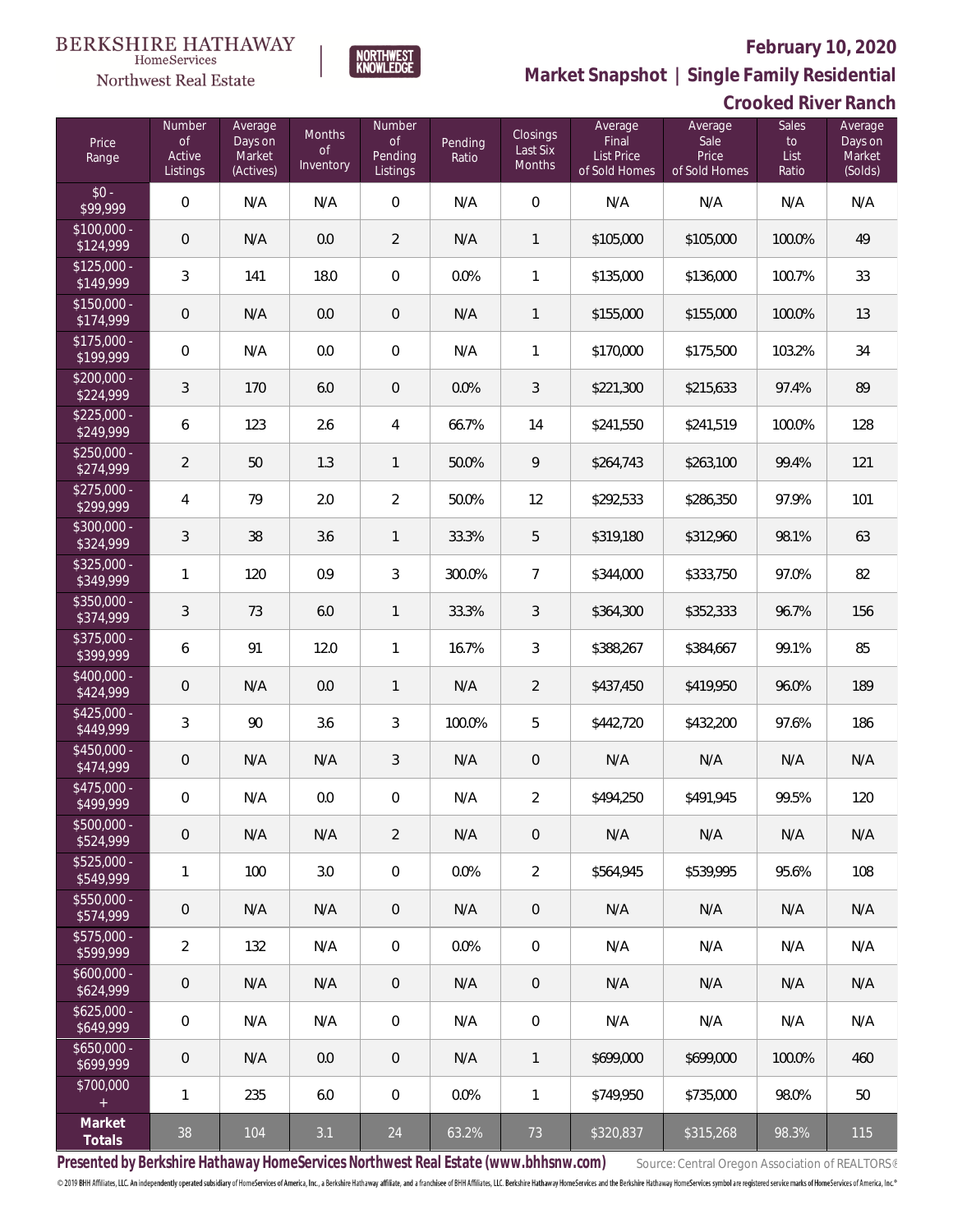### **BERKSHIRE HATHAWAY**

#### $\label{lem:sevices} \textsc{Home} \textsc{Service} \textsc{s}$ Northwest Real Estate



### **February 10, 2020 Market Snapshot | Single Family Residential**

### **Eastern Deschutes County**

| Price<br>Range                | Number<br>$\circ$ f<br>Active<br>Listings | Average<br>Days on<br>Market<br>(Actives) | <b>Months</b><br><b>of</b><br>Inventory | Number<br>$\mathsf{of}$<br>Pending<br>Listings | Pending<br>Ratio        | Closings<br>Last Six<br>Months | Average<br>Final<br><b>List Price</b><br>of Sold Homes | Average<br>Sale<br>Price<br>of Sold Homes | Sales<br>$\mathsf{to}$<br>List<br>Ratio | Average<br>Days on<br>Market<br>(Solds) |
|-------------------------------|-------------------------------------------|-------------------------------------------|-----------------------------------------|------------------------------------------------|-------------------------|--------------------------------|--------------------------------------------------------|-------------------------------------------|-----------------------------------------|-----------------------------------------|
| $$0 -$<br>\$149,999           | $\overline{0}$                            | N/A                                       | N/A                                     | $\mathbf 0$                                    | N/A                     | $\overline{0}$                 | N/A                                                    | N/A                                       | N/A                                     | N/A                                     |
| $$150,000 -$<br>\$199,999     | $\boldsymbol{0}$                          | N/A                                       | N/A                                     | $\mathbf 0$                                    | N/A                     | $\mathbf 0$                    | N/A                                                    | N/A                                       | N/A                                     | N/A                                     |
| $$200,000 -$<br>\$224,999     | $\boldsymbol{0}$                          | N/A                                       | N/A                                     | $\mathbf 0$                                    | N/A                     | $\mathbf 0$                    | N/A                                                    | N/A                                       | N/A                                     | N/A                                     |
| $$225,000 -$<br>\$249,999     | $\boldsymbol{0}$                          | N/A                                       | N/A                                     | $\boldsymbol{0}$                               | N/A                     | $\mathbf 0$                    | N/A                                                    | N/A                                       | N/A                                     | N/A                                     |
| \$250,000 -<br>\$274,999      | $\boldsymbol{0}$                          | N/A                                       | N/A                                     | $\mathbf 0$                                    | N/A                     | $\mathbf 0$                    | N/A                                                    | N/A                                       | N/A                                     | N/A                                     |
| $$275,000 -$<br>\$299,999     | $\boldsymbol{0}$                          | N/A                                       | N/A                                     | $\mathbf 0$                                    | N/A                     | $\mathbf 0$                    | N/A                                                    | N/A                                       | N/A                                     | N/A                                     |
| \$300,000 -<br>\$324,999      | $\boldsymbol{0}$                          | N/A                                       | N/A                                     | $\mathbf 0$                                    | N/A                     | $\mathbf 0$                    | N/A                                                    | N/A                                       | N/A                                     | N/A                                     |
| \$325,000 -<br>\$349,999      | $\boldsymbol{0}$                          | N/A                                       | N/A                                     | $\mathbf 0$                                    | N/A                     | $\mathbf 0$                    | N/A                                                    | N/A                                       | N/A                                     | N/A                                     |
| \$350,000 -<br>\$374,999      | $\boldsymbol{0}$                          | N/A                                       | N/A                                     | $\mathbf 0$                                    | N/A                     | $\mathbf 0$                    | N/A                                                    | N/A                                       | N/A                                     | N/A                                     |
| \$375,000 -<br>\$399,999      | $\boldsymbol{0}$                          | N/A                                       | N/A                                     | $\mathbf 0$                                    | N/A                     | $\mathbf 0$                    | N/A                                                    | N/A                                       | N/A                                     | N/A                                     |
| \$400,000 -<br>\$424,999      | $\mathbf 0$                               | N/A                                       | N/A                                     | $\mathbf 0$                                    | N/A                     | $\mathbf 0$                    | N/A                                                    | N/A                                       | N/A                                     | N/A                                     |
| $$425,000 -$<br>\$449,999     | $\boldsymbol{0}$                          | N/A                                       | N/A                                     | $\overline{0}$                                 | N/A                     | $\mathbf 0$                    | N/A                                                    | N/A                                       | N/A                                     | N/A                                     |
| \$450,000 -<br>\$474,999      | $\boldsymbol{0}$                          | N/A                                       | N/A                                     | $\mathbf 0$                                    | N/A                     | $\mathbf 0$                    | N/A                                                    | N/A                                       | N/A                                     | N/A                                     |
| \$475,000 -<br>\$499,999      | $\boldsymbol{0}$                          | N/A                                       | N/A                                     | $\overline{0}$                                 | N/A                     | $\mathbf 0$                    | N/A                                                    | N/A                                       | N/A                                     | N/A                                     |
| \$500,000 -<br>\$524,999      | $\boldsymbol{0}$                          | N/A                                       | N/A                                     | $\mathbf 0$                                    | N/A                     | $\mathbf 0$                    | N/A                                                    | N/A                                       | N/A                                     | N/A                                     |
| \$525,000 -<br>\$549,999      | $\theta$                                  | N/A                                       | N/A                                     | $\mathbf 0$                                    | N/A                     | $\mathbf 0$                    | N/A                                                    | N/A                                       | N/A                                     | N/A                                     |
| \$550,000 -<br>\$574,999      | $\mathbf 0$                               | N/A                                       | N/A                                     | $\mathbf 0$                                    | N/A                     | $\mathbf 0$                    | N/A                                                    | N/A                                       | N/A                                     | N/A                                     |
| \$575,000 -<br>\$599,999      | 0                                         | N/A                                       | N/A                                     | $\overline{0}$                                 | N/A                     | 0                              | N/A                                                    | N/A                                       | N/A                                     | N/A                                     |
| $$600,000 -$<br>\$649,999     | 0                                         | N/A                                       | N/A                                     | $\,0\,$                                        | N/A                     | $\mathbf 0$                    | N/A                                                    | N/A                                       | N/A                                     | N/A                                     |
| $$650,000 -$<br>\$699,999     | $\mathbf 0$                               | N/A                                       | N/A                                     | $\mathbf 0$                                    | N/A                     | $\mathsf{O}\xspace$            | N/A                                                    | N/A                                       | N/A                                     | N/A                                     |
| \$700,000 -<br>\$799,999      | $\boldsymbol{0}$                          | N/A                                       | N/A                                     | $\,0\,$                                        | N/A                     | $\mathbf 0$                    | N/A                                                    | N/A                                       | N/A                                     | N/A                                     |
| \$800,000 -<br>\$899,999      | $\mathbf 0$                               | N/A                                       | N/A                                     | $\mathbf 0$                                    | N/A                     | $\mathsf{O}\xspace$            | N/A                                                    | N/A                                       | N/A                                     | N/A                                     |
| \$900,000 -<br>\$999,999      | $\boldsymbol{0}$                          | N/A                                       | N/A                                     | $\,0\,$                                        | N/A                     | $\mathbf 0$                    | N/A                                                    | N/A                                       | N/A                                     | N/A                                     |
| $$1,000,000 -$<br>\$1,499,999 | $\mathbf 0$                               | N/A                                       | N/A                                     | $\mathbf 0$                                    | N/A                     | $\mathbf 0$                    | N/A                                                    | N/A                                       | N/A                                     | N/A                                     |
| \$1,500,000<br>$\pm$          | $\boldsymbol{0}$                          | N/A                                       | N/A                                     | $\,0\,$                                        | N/A                     | $\mathbf 0$                    | N/A                                                    | N/A                                       | N/A                                     | N/A                                     |
| Market<br>Totals              | $\theta$                                  | N/A                                       | N/A                                     | $\overline{0}$                                 | $\mathsf{N}/\mathsf{A}$ | $\theta$                       | N/A                                                    | N/A                                       | N/A                                     | N/A                                     |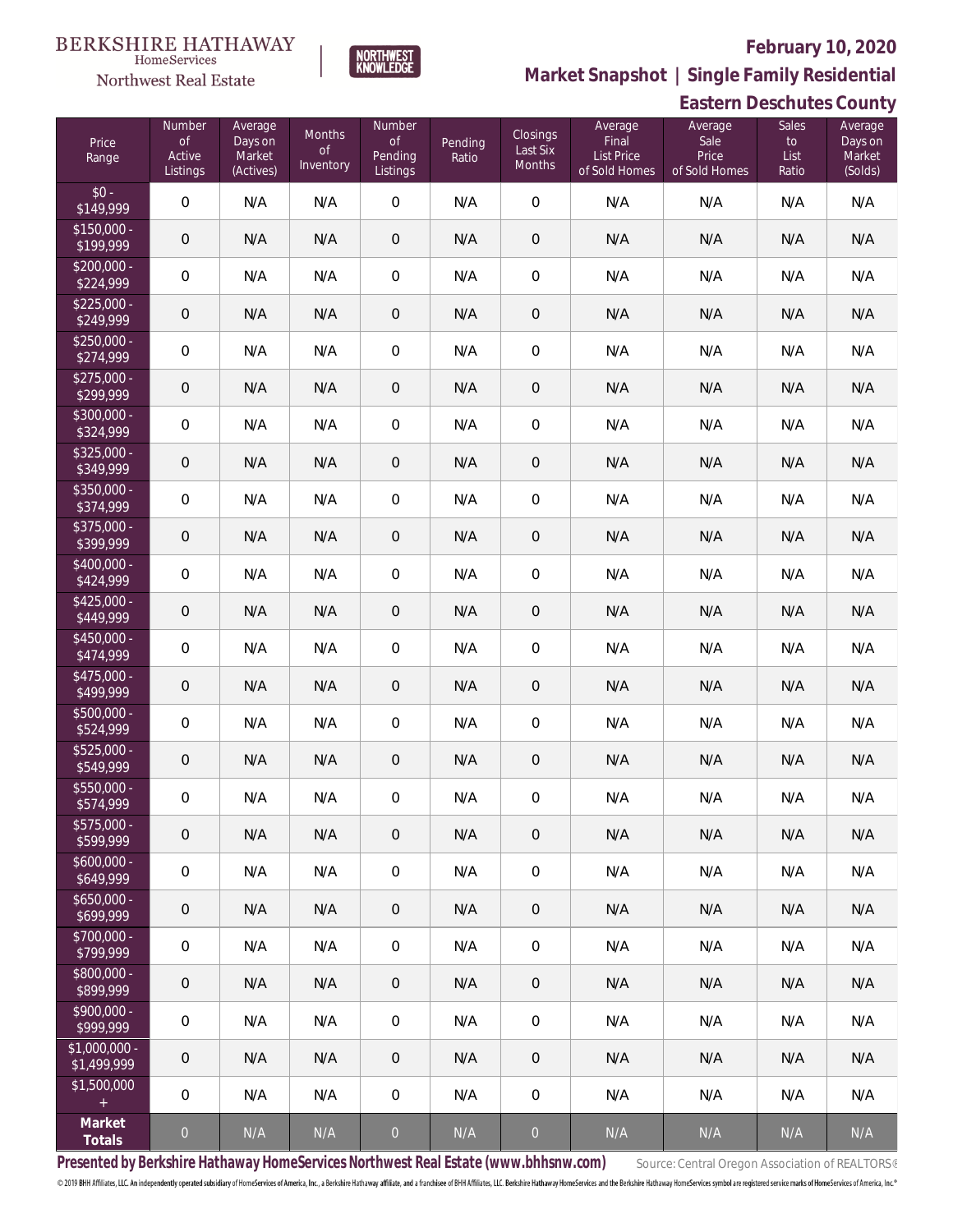#### **BERKSHIRE HATHAWAY**  $\label{lem:sevices} \textsc{Home} \textsc{Service} \textsc{s}$



#### **February 10, 2020**

**Market Snapshot | Single Family Residential**

| Harney County |  |
|---------------|--|
|---------------|--|

| Price<br>Range                | Number<br>of<br>Active<br>Listings | Average<br>Days on<br>Market<br>(Actives) | Months<br><b>of</b><br>Inventory | Number<br>$\mathsf{of}$<br>Pending<br>Listings | Pending<br>Ratio | Closings<br>Last Six<br>Months | Average<br>Final<br>List Price<br>of Sold Homes | Average<br>Sale<br>Price<br>of Sold Homes | <b>Sales</b><br>$\mathsf{to}$<br>List<br>Ratio | Average<br>Days on<br>Market<br>(Solds) |
|-------------------------------|------------------------------------|-------------------------------------------|----------------------------------|------------------------------------------------|------------------|--------------------------------|-------------------------------------------------|-------------------------------------------|------------------------------------------------|-----------------------------------------|
| $$0 -$<br>\$149,999           | $\overline{0}$                     | N/A                                       | N/A                              | 1                                              | N/A              | $\mathbf 0$                    | N/A                                             | N/A                                       | N/A                                            | N/A                                     |
| $$150,000 -$<br>\$199,999     | $\mathbf 0$                        | N/A                                       | 0.0                              | $\mathbf 0$                                    | N/A              | 1                              | \$187,000                                       | \$187,000                                 | 100.0%                                         | 631                                     |
| $$200,000 -$<br>\$224,999     | $\overline{0}$                     | N/A                                       | N/A                              | $\mathbf 0$                                    | N/A              | $\mathbf 0$                    | N/A                                             | N/A                                       | N/A                                            | N/A                                     |
| $$225,000 -$<br>\$249,999     | $\mathbf 0$                        | N/A                                       | N/A                              | $\mathbf 0$                                    | N/A              | $\mathbf 0$                    | N/A                                             | N/A                                       | N/A                                            | N/A                                     |
| $$250,000 -$<br>\$274,999     | $\mathbf 0$                        | N/A                                       | N/A                              | $\mathbf 0$                                    | N/A              | $\mathbf 0$                    | N/A                                             | N/A                                       | N/A                                            | N/A                                     |
| $$275,000 -$<br>\$299,999     | $\mathbf 0$                        | N/A                                       | N/A                              | $\mathbf 0$                                    | N/A              | $\mathbf 0$                    | N/A                                             | N/A                                       | N/A                                            | N/A                                     |
| $$300,000 -$<br>\$324,999     | $\overline{0}$                     | N/A                                       | N/A                              | $\mathbf 0$                                    | N/A              | $\overline{0}$                 | N/A                                             | N/A                                       | N/A                                            | N/A                                     |
| $$325,000 -$<br>\$349,999     | $\mathbf 0$                        | N/A                                       | N/A                              | $\mathbf 0$                                    | N/A              | $\mathbf 0$                    | N/A                                             | N/A                                       | N/A                                            | N/A                                     |
| \$350,000 -<br>\$374,999      | $\mathbf 0$                        | N/A                                       | N/A                              | $\mathbf 0$                                    | N/A              | $\mathbf 0$                    | N/A                                             | N/A                                       | N/A                                            | N/A                                     |
| $$375,000 -$<br>\$399,999     | $\mathbf 0$                        | N/A                                       | N/A                              | 0                                              | N/A              | $\mathbf 0$                    | N/A                                             | N/A                                       | N/A                                            | N/A                                     |
| $$400,000 -$<br>\$424,999     | $\mathbf 0$                        | N/A                                       | N/A                              | $\mathbf 0$                                    | N/A              | $\mathbf 0$                    | N/A                                             | N/A                                       | N/A                                            | N/A                                     |
| $$425,000 -$<br>\$449,999     | $\mathbf 0$                        | N/A                                       | N/A                              | $\mathsf{O}\xspace$                            | N/A              | $\mathbf 0$                    | N/A                                             | N/A                                       | N/A                                            | N/A                                     |
| $$450,000 -$<br>\$474,999     | $\mathbf 0$                        | N/A                                       | N/A                              | $\mathbf 0$                                    | N/A              | $\mathbf 0$                    | N/A                                             | N/A                                       | N/A                                            | N/A                                     |
| $$475,000 -$<br>\$499,999     | $\mathbf 0$                        | N/A                                       | N/A                              | $\mathsf{O}\xspace$                            | N/A              | $\mathbf 0$                    | N/A                                             | N/A                                       | N/A                                            | N/A                                     |
| $$500,000 -$<br>\$524,999     | $\mathbf 0$                        | N/A                                       | N/A                              | $\mathbf 0$                                    | N/A              | $\mathbf 0$                    | N/A                                             | N/A                                       | N/A                                            | N/A                                     |
| $$525,000 -$<br>\$549,999     | $\mathbf 0$                        | N/A                                       | N/A                              | 0                                              | N/A              | $\mathbf 0$                    | N/A                                             | N/A                                       | N/A                                            | N/A                                     |
| \$550,000 -<br>\$574,999      | $\mathbf 0$                        | N/A                                       | N/A                              | $\mathbf 0$                                    | N/A              | $\mathbf 0$                    | N/A                                             | N/A                                       | N/A                                            | N/A                                     |
| \$575,000 -<br>\$599,999      | $\theta$                           | N/A                                       | N/A                              | 0                                              | N/A              | $\theta$                       | N/A                                             | N/A                                       | N/A                                            | N/A                                     |
| $$600,000 -$<br>\$649,999     | $\overline{0}$                     | N/A                                       | N/A                              | 0                                              | N/A              | $\mathbf 0$                    | N/A                                             | N/A                                       | N/A                                            | N/A                                     |
| $$650,000 -$<br>\$699,999     | $\overline{0}$                     | N/A                                       | N/A                              | 0                                              | N/A              | $\theta$                       | N/A                                             | N/A                                       | N/A                                            | N/A                                     |
| \$700,000 -<br>\$799,999      | $\mathbf 0$                        | N/A                                       | N/A                              | 0                                              | N/A              | $\mathbf 0$                    | N/A                                             | N/A                                       | N/A                                            | N/A                                     |
| \$800,000 -<br>\$899,999      | $\overline{0}$                     | N/A                                       | N/A                              | 0                                              | N/A              | $\overline{0}$                 | N/A                                             | N/A                                       | N/A                                            | N/A                                     |
| $$900,000 -$<br>\$999,999     | $\overline{0}$                     | N/A                                       | N/A                              | 0                                              | N/A              | $\mathbf 0$                    | N/A                                             | N/A                                       | N/A                                            | N/A                                     |
| $$1,000,000 -$<br>\$1,499,999 | $\overline{0}$                     | N/A                                       | N/A                              | 0                                              | N/A              | $\mathbf 0$                    | N/A                                             | N/A                                       | N/A                                            | N/A                                     |
| \$1,500,000<br>$\pm$          | $\mathbf 0$                        | N/A                                       | N/A                              | 0                                              | N/A              | $\mathbf 0$                    | N/A                                             | N/A                                       | N/A                                            | N/A                                     |
| Market<br>Totals              | $\theta$                           | N/A                                       | 0.0                              | $\mathbf{1}$                                   | N/A              | $\mathbf{1}$                   | \$187,000                                       | \$187,000                                 | 100.0%                                         | 631                                     |

**NORTHWEST**<br>KNOWLEDGE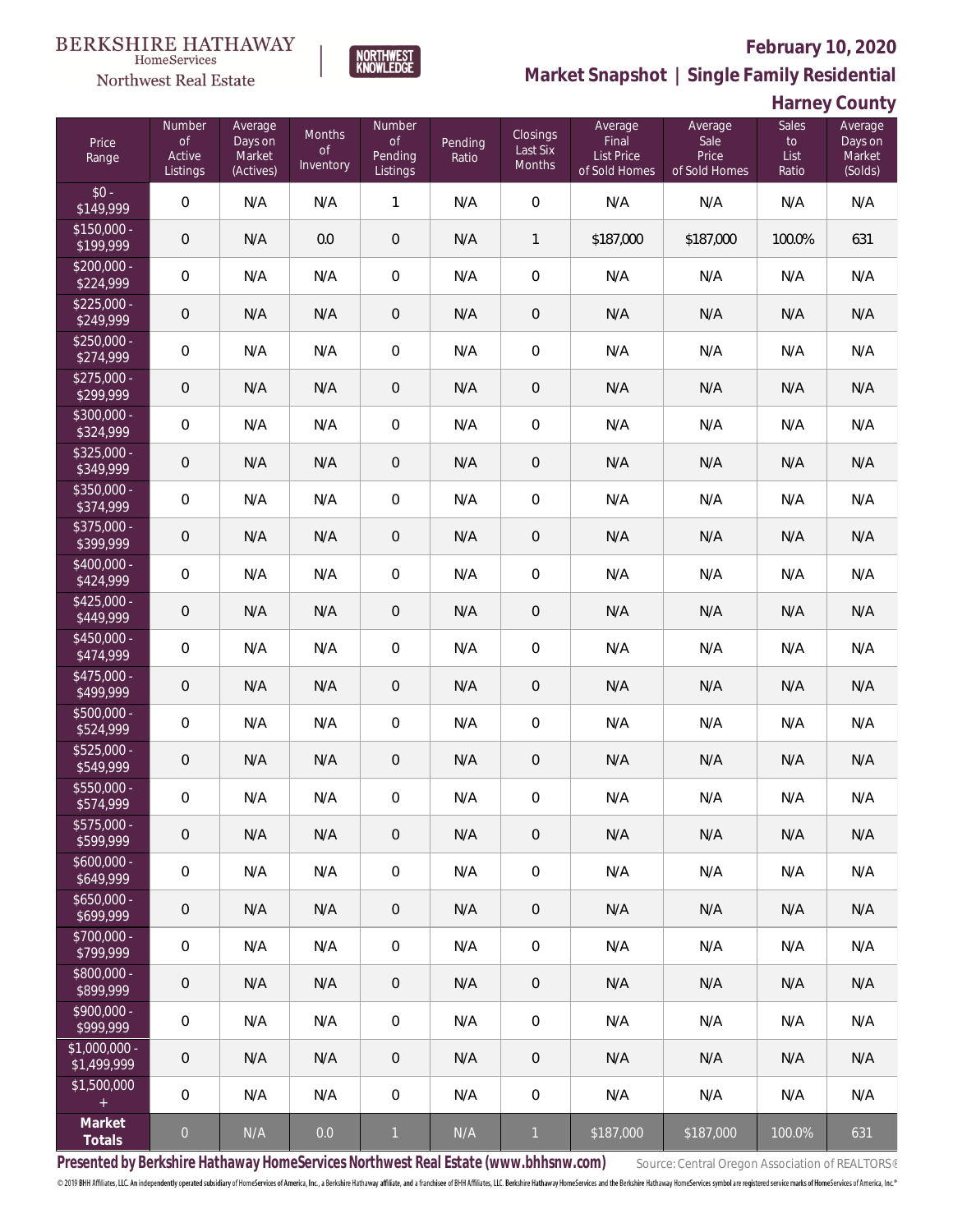

### **February 10, 2020**



**NORTHWEST**<br>KNOWLEDGE

**Lake County**

| Price<br>Range            | Number<br><b>of</b><br>Active<br>Listings | Average<br>Days on<br>Market<br>(Actives) | <b>Months</b><br><b>of</b><br>Inventory | Number<br>$\mathsf{of}$<br>Pending<br>Listings | Pending<br>Ratio | Closings<br>Last Six<br>Months | Average<br>Final<br>List Price<br>of Sold Homes | Average<br>Sale<br>Price<br>of Sold Homes | Sales<br>$\mathsf{to}$<br>List<br>Ratio | Average<br>Days on<br>Market<br>(Solds) |
|---------------------------|-------------------------------------------|-------------------------------------------|-----------------------------------------|------------------------------------------------|------------------|--------------------------------|-------------------------------------------------|-------------------------------------------|-----------------------------------------|-----------------------------------------|
| $$0 -$<br>\$99.999        | $\mathbf{1}$                              | 114                                       | 1.2                                     | 1                                              | 100.0%           | 5                              | \$65,100                                        | \$67,200                                  | 103.2%                                  | 177                                     |
| $$100,000 -$<br>\$124,999 | $\overline{0}$                            | N/A                                       | 0.0                                     | $\overline{0}$                                 | N/A              | 1                              | \$110,000                                       | \$108,000                                 | 98.2%                                   | 99                                      |
| $$125,000 -$<br>\$149,999 | $\mathbf{1}$                              | 133                                       | 6.0                                     | $\boldsymbol{0}$                               | 0.0%             | 1                              | \$129,900                                       | \$125,000                                 | 96.2%                                   | 38                                      |
| $$150,000 -$<br>\$174,999 | $\overline{0}$                            | N/A                                       | N/A                                     | $\mathbf 0$                                    | N/A              | $\mathbf 0$                    | N/A                                             | N/A                                       | N/A                                     | N/A                                     |
| $$175,000 -$<br>\$199,999 | $\overline{0}$                            | N/A                                       | 0.0                                     | $\boldsymbol{0}$                               | N/A              | 1                              | \$229,000                                       | \$190,000                                 | 83.0%                                   | 101                                     |
| $$200,000 -$<br>\$224,999 | $\mathbf 0$                               | N/A                                       | 0.0                                     | $\theta$                                       | N/A              | 1                              | \$220,000                                       | \$214,000                                 | 97.3%                                   | 91                                      |
| $$225,000 -$<br>\$249,999 | $\mathbf 0$                               | N/A                                       | N/A                                     | $\boldsymbol{0}$                               | N/A              | $\mathbf 0$                    | N/A                                             | N/A                                       | N/A                                     | N/A                                     |
| $$250,000 -$<br>\$274,999 | $\mathbf{1}$                              | 368                                       | 6.0                                     | $\overline{0}$                                 | 0.0%             | 1                              | \$265,000                                       | \$265,000                                 | 100.0%                                  | 189                                     |
| $$275,000 -$<br>\$299,999 | $\mathbf 0$                               | N/A                                       | N/A                                     | $\boldsymbol{0}$                               | N/A              | $\mathbf 0$                    | N/A                                             | N/A                                       | N/A                                     | N/A                                     |
| $$300,000 -$<br>\$324,999 | $\mathbf 0$                               | N/A                                       | N/A                                     | $\theta$                                       | N/A              | $\mathbf 0$                    | N/A                                             | N/A                                       | N/A                                     | N/A                                     |
| $$325,000 -$<br>\$349,999 | $\mathbf 0$                               | N/A                                       | N/A                                     | $\boldsymbol{0}$                               | N/A              | $\overline{0}$                 | N/A                                             | N/A                                       | N/A                                     | N/A                                     |
| \$350,000 -<br>\$374,999  | $\mathbf 0$                               | N/A                                       | N/A                                     | $\theta$                                       | N/A              | $\overline{0}$                 | N/A                                             | N/A                                       | N/A                                     | N/A                                     |
| $$375,000 -$<br>\$399,999 | $\mathbf 0$                               | N/A                                       | N/A                                     | 1                                              | N/A              | $\overline{0}$                 | N/A                                             | N/A                                       | N/A                                     | N/A                                     |
| $$400,000 -$<br>\$424,999 | $\mathbf 0$                               | N/A                                       | N/A                                     | $\theta$                                       | N/A              | $\overline{0}$                 | N/A                                             | N/A                                       | N/A                                     | N/A                                     |
| $$425,000 -$<br>\$449,999 | $\mathbf 0$                               | N/A                                       | N/A                                     | 0                                              | N/A              | $\mathbf 0$                    | N/A                                             | N/A                                       | N/A                                     | N/A                                     |
| \$450,000 -<br>\$474,999  | $\mathbf 0$                               | N/A                                       | N/A                                     | $\theta$                                       | N/A              | $\overline{0}$                 | N/A                                             | N/A                                       | N/A                                     | N/A                                     |
| \$475,000 -<br>\$499,999  | $\mathbf 0$                               | N/A                                       | N/A                                     | $\mathbf 0$                                    | N/A              | $\mathbf 0$                    | N/A                                             | N/A                                       | N/A                                     | N/A                                     |
| \$500,000 -<br>\$524,999  | $\theta$                                  | N/A                                       | N/A                                     | $\overline{0}$                                 | N/A              | $\mathbf 0$                    | N/A                                             | N/A                                       | N/A                                     | N/A                                     |
| $$525,000 -$<br>\$549,999 | $\mathbf 0$                               | N/A                                       | N/A                                     | 0                                              | N/A              | $\overline{0}$                 | N/A                                             | N/A                                       | N/A                                     | N/A                                     |
| $$550,000 -$<br>\$599,999 | $\mathbf 0$                               | N/A                                       | N/A                                     | $\overline{0}$                                 | N/A              | $\overline{0}$                 | N/A                                             | N/A                                       | N/A                                     | N/A                                     |
| $$600,000 -$<br>\$699,999 | $\mathbf 0$                               | N/A                                       | N/A                                     | 0                                              | N/A              | $\mathbf 0$                    | N/A                                             | N/A                                       | N/A                                     | N/A                                     |
| $$700,000 -$<br>\$799,999 | $\mathbf{1}$                              | 10                                        | N/A                                     | $\overline{0}$                                 | 0.0%             | $\mathbf 0$                    | N/A                                             | N/A                                       | N/A                                     | N/A                                     |
| $$800,000 -$<br>\$899,999 | $\mathbf 0$                               | N/A                                       | N/A                                     | 0                                              | N/A              | $\mathbf 0$                    | N/A                                             | N/A                                       | N/A                                     | N/A                                     |
| $$900,000 -$<br>\$999,999 | $\mathbf 0$                               | N/A                                       | N/A                                     | $\theta$                                       | N/A              | $\overline{0}$                 | N/A                                             | N/A                                       | N/A                                     | N/A                                     |
| \$1,000,000<br>$\pm$      | $\mathbf{1}$                              | 256                                       | N/A                                     | 0                                              | 0.0%             | $\mathbf 0$                    | N/A                                             | N/A                                       | N/A                                     | N/A                                     |
| Market<br>Totals          | $\overline{5}$                            | 176                                       | 3.0                                     | $\overline{2}$                                 | 40.0%            | 10                             | \$127,940                                       | \$123,800                                 | 96.8%                                   | 140                                     |